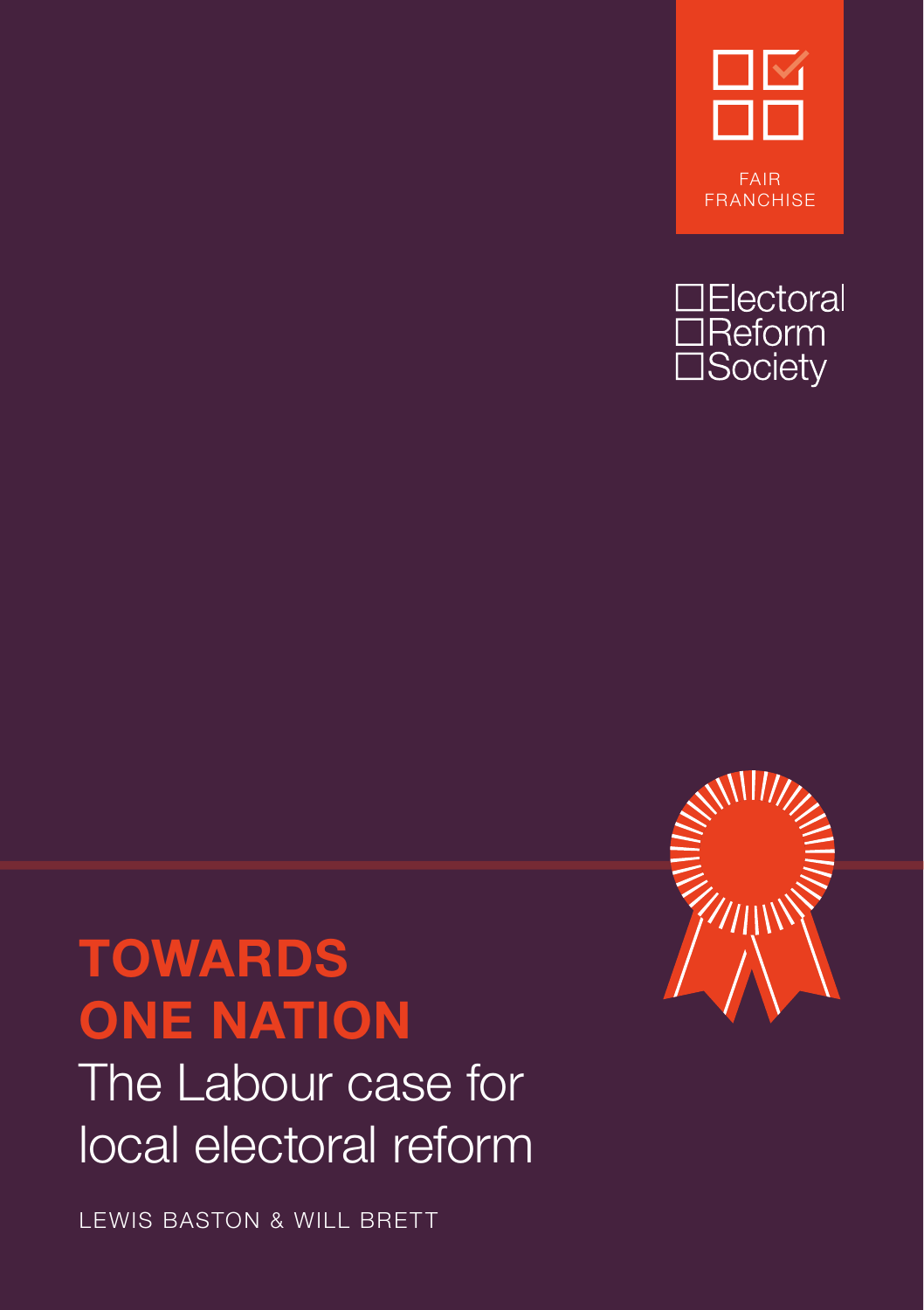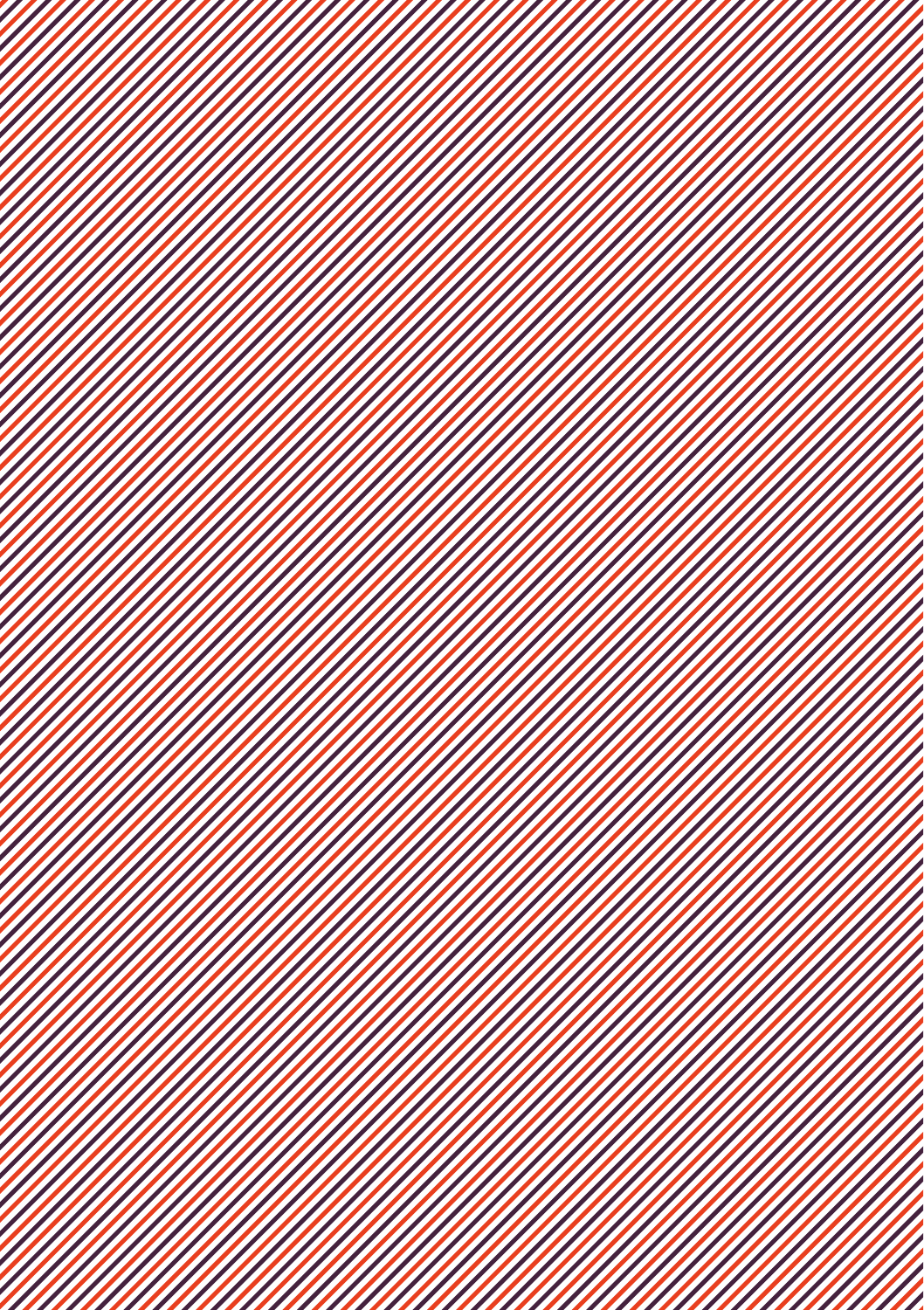## **CONTENTS**

| <b>Foreword by Phil Collins</b> | 4  |
|---------------------------------|----|
| Introduction                    | 6  |
| 1. Entering the wilderness      | 9  |
| 2. Too much of a good thing     | 14 |
| 3. The Scottish alternative     | 20 |
| 4. Frequently asked questions   | 27 |
| 5. A One Nation democracy       | 35 |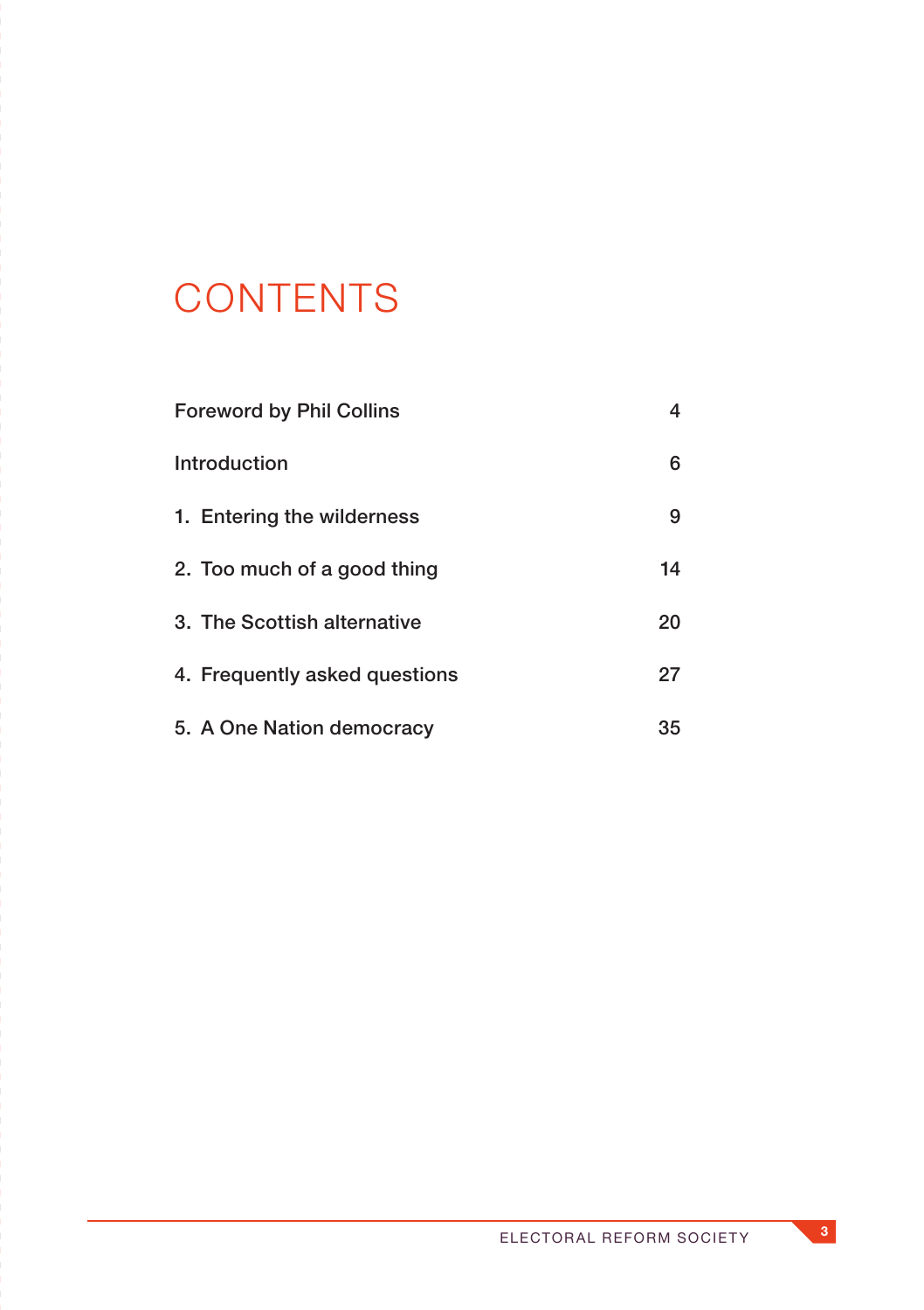## FOREWORD

#### By Phil Collins

It is an axiom of British institutions that, if they did not exist, we would not choose to invent them. It is true of the monarchy and it is true of the electoral system. For half a century of two-party politics, the First Past the Post system, which awards too clear a victory to the largest party in the land, worked well enough. Besides, as long as power switched between the two beneficiaries there was little appetite for change.

That era may now be over and, in this paper, Lewis Baston and Will Brett make a persuasive case for electoral reform in local government which, they point out, has some particular features which make it hospitable to reform. They argue from an unashamedly Labour point of view but not only from that perspective. Their case is also that it is bad for democracy that Labour voters in rural areas have no representation at all. The same point can be made of Conservative voters in the major cities.

The 69 district and unitary councils which had no Labour representation at all in 2011 is chastening. Some of these are the contemporary equivalents of the rotten borough. In 2011, in at least 24 local authorities, at least 10 per cent of the seats were entirely uncontested. Remarkably, in both 2007 and 2011, Fenland council in Cambridgeshire had already been won by the Conservatives before a single vote had been cast, so few contests were there.

This is terrible and its counterpart, the fact that some parties enjoy unimpeded success in some areas, is not much better. Baston and Brett trace the journey that councils take when they face no democratic pressure. An initial period of complacency leads to autocratic decision making. The ensuing errors then produce splits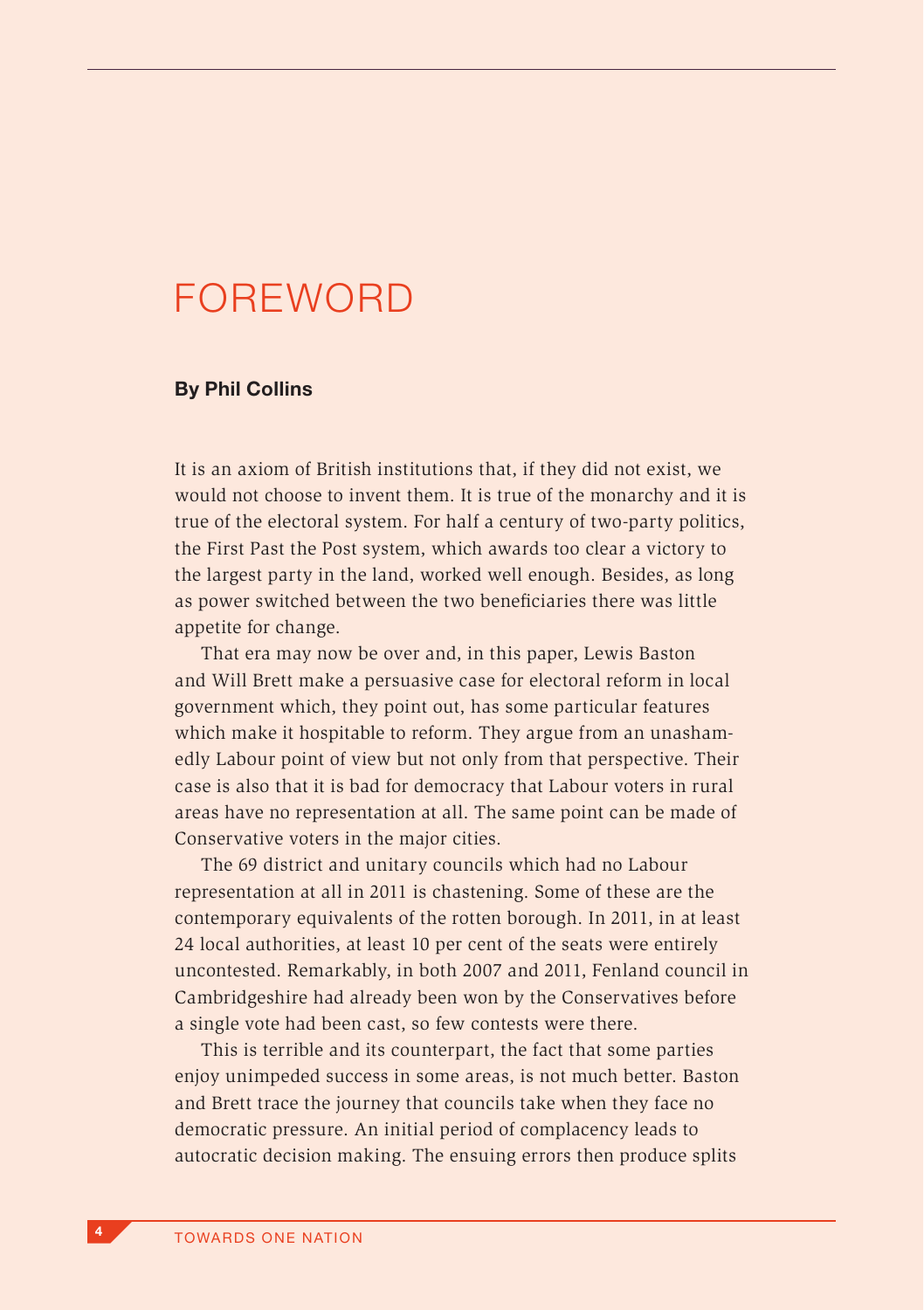in the party, electoral collapse and incompetent local government. There then follows, finally, a period of scandal and recrimination. It is a common but not a salutary story.

Finally, Baston and Brett effectively take apart the case against reform. In turn, they shatter the accusations that a new electoral system would corrode existing Labour majorities, that it makes local government unstable and that it automatically awards its prizes to the Liberal Democrats. After a fight with Baston and Brett, who come armed with detail and convincing numbers, especially from the example of Scotland where a new electoral system emerged out of the coalition negotiations in 2004, the traditional case comes off very badly indeed.

Starting with Keir Hardie himself, electoral reform has always had its Labour supporters but it has never been a majority pursuit in a party which benefited from an unfair system. It is time it was. It is good for the health of the Labour party and it is good for the health of politics more widely.

#### Acknowledgements

Thanks to Laura Wilkes, Chris Terry, Nick Tyrone, Jess Garland and Stuart Thomas for their contributions to the report.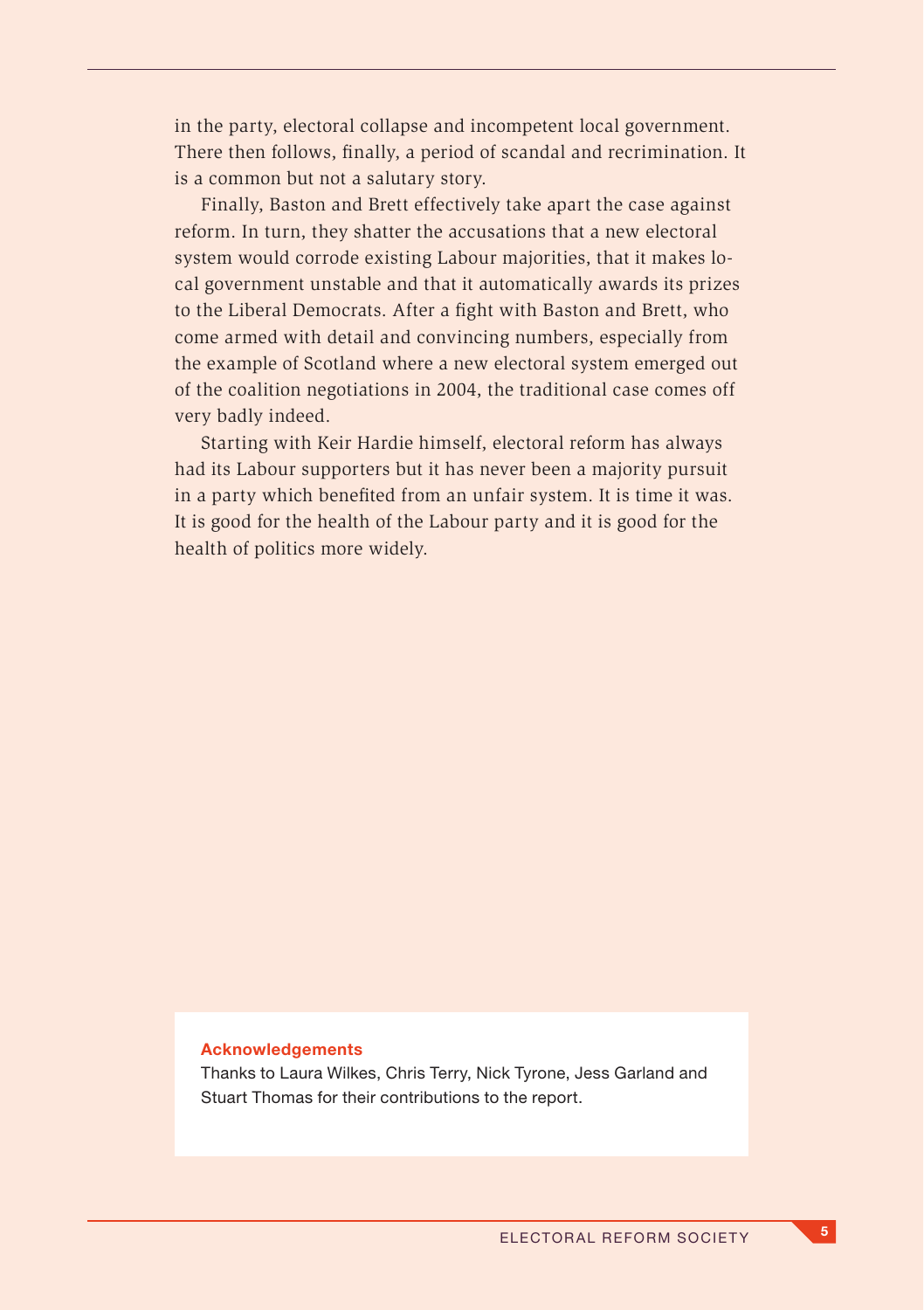## INTRODUCTION

Whenever the opportunity has arisen, Labour has recognised the importance of choosing fairer voting systems over First Past the Post (FPTP). The first Blair government made a positive choice to endow new democratic institutions – both the Scottish Parliament and Welsh Assembly – with electoral systems considerably fairer than Westminster's. And in 2007 a Labour-led coalition introduced the Single Transferable Vote (STV) for local elections in Scotland.

Yet the Labour Party has had a tortuous relationship with electoral reform. At times, the party has seemed hostile to the introduction of a more proportional voting system, particularly at the Westminster level. At other times, it has led the way in introducing fairer systems. But throughout its history there have been high-profile and consistent supporters of electoral reform, from Keir Hardie to Alan Johnson via Robin Cook.

The referendum on the Alternative Vote in 2011 was a bitter experience for the party, which more or less split down the middle on the issue. Yet electoral reform at the local level is a different ball-game. Many of the traditional arguments made by opponents of electoral reform simply do not hold at the local level. And the effects of introducing a more proportional system for local elections are more likely to unite the party around some of its core issues and themes than cause another rift.

Since Ed Miliband's conference speech in 2012, Labour has been campaigning under a 'One Nation' banner and seeks to represent the whole country, not just parts of it. Yet the stark reality is that the party is effectively locked out of whole sections of the country. Where Labour is relatively weak – such as in the south of England and in rural areas – FPTP ensures that Labour voters do not get their fair share of Labour councillors. This creates electoral deserts where Labour voters do not see their votes reflected in the make-up of their councils, and the party is unable to maintain a presence.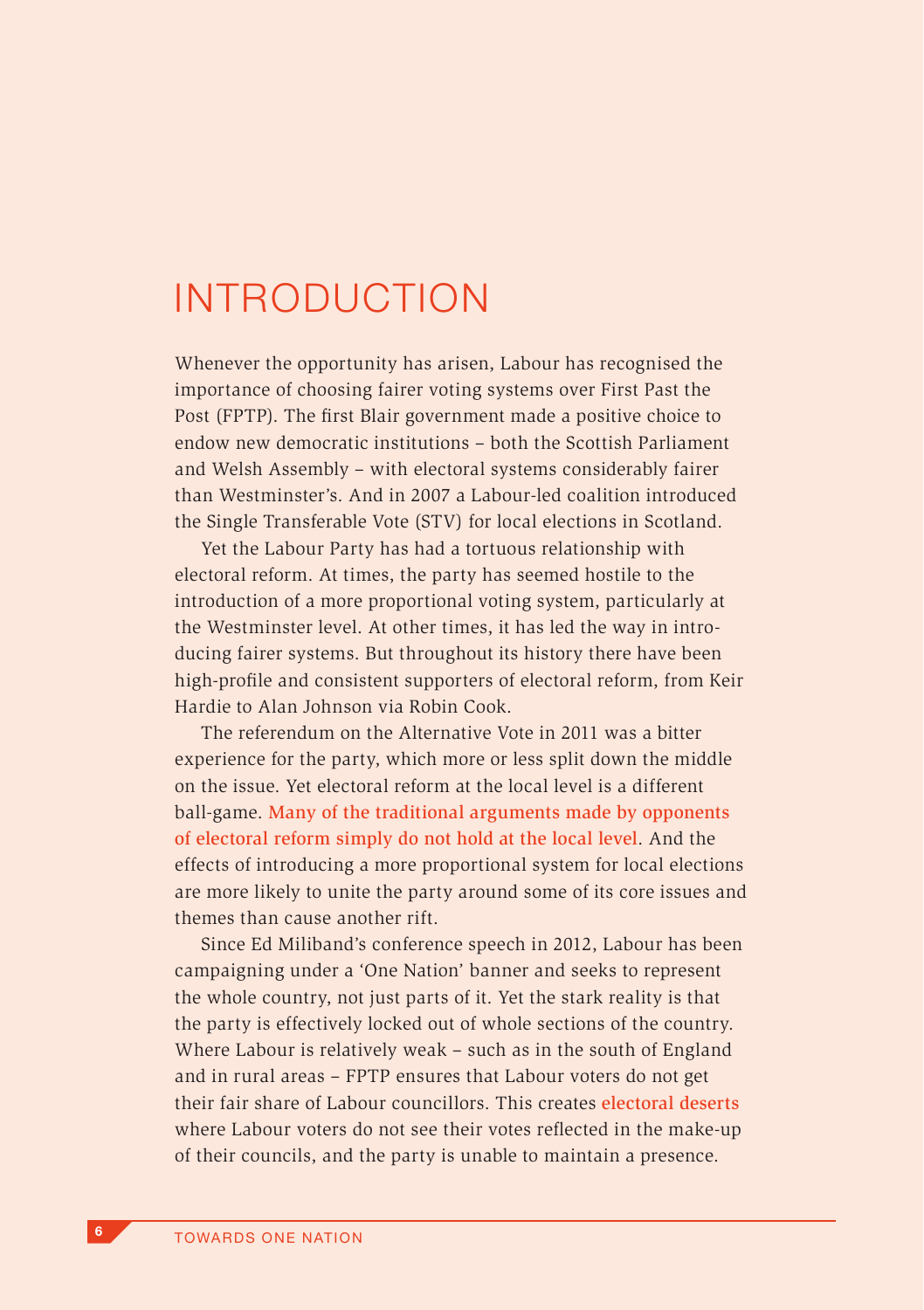This translates into weak activist bases which undermine the party's ability to campaign effectively in national as well as local elections. It is a debilitating state of affairs both for the party and for its supporters.

Another central Labour theme since 2010 has been about party renewal. The party has been experimenting with new models of community organisation in order to widen its appeal, and is seeking to transform its relationship with affiliated union members. But these efforts are not felt in parts of the country where Labour lacks an activist base. Local electoral reform would not only give southern and rural Labour voters fair representation – it would also give Labour a crucial foothold in places currently considered no-go zones.

These themes of 'One Nation' and 'party renewal', designed to re-energise and unite the party, would be given a crucial helping hand by the introduction of the Scottish system (STV) for local elections in England and Wales. Perhaps the time has come for the party to grasp the nettle of electoral reform once again.

This paper sets out the main reasons why Labour should support electoral reform at the local level. It is a policy which is:

- Good for the party it puts meat on the bones of Labour's One Nation argument by giving Labour representation across the country, and:
- Good for voters it empowers those who support Labour in its weaker areas by giving them the levels of representation they want and deserve

Moreover, this paper shows how many of the assumptions traditionally made about proportional representation – particularly by Labour supporters – in fact do not hold. Local electoral reform:

- $\blacksquare$  Does not destroy Labour majorities in areas where the party is strong
- Does not make for unstable local government, and
- $\blacksquare$  Does not have a built-in bias towards the Liberal Democrats

We show that Labour's super-majorities in urban areas, far from being endangered, could well be strengthened by the introduction of local electoral reform. Under FPTP in local elections, Labour has lost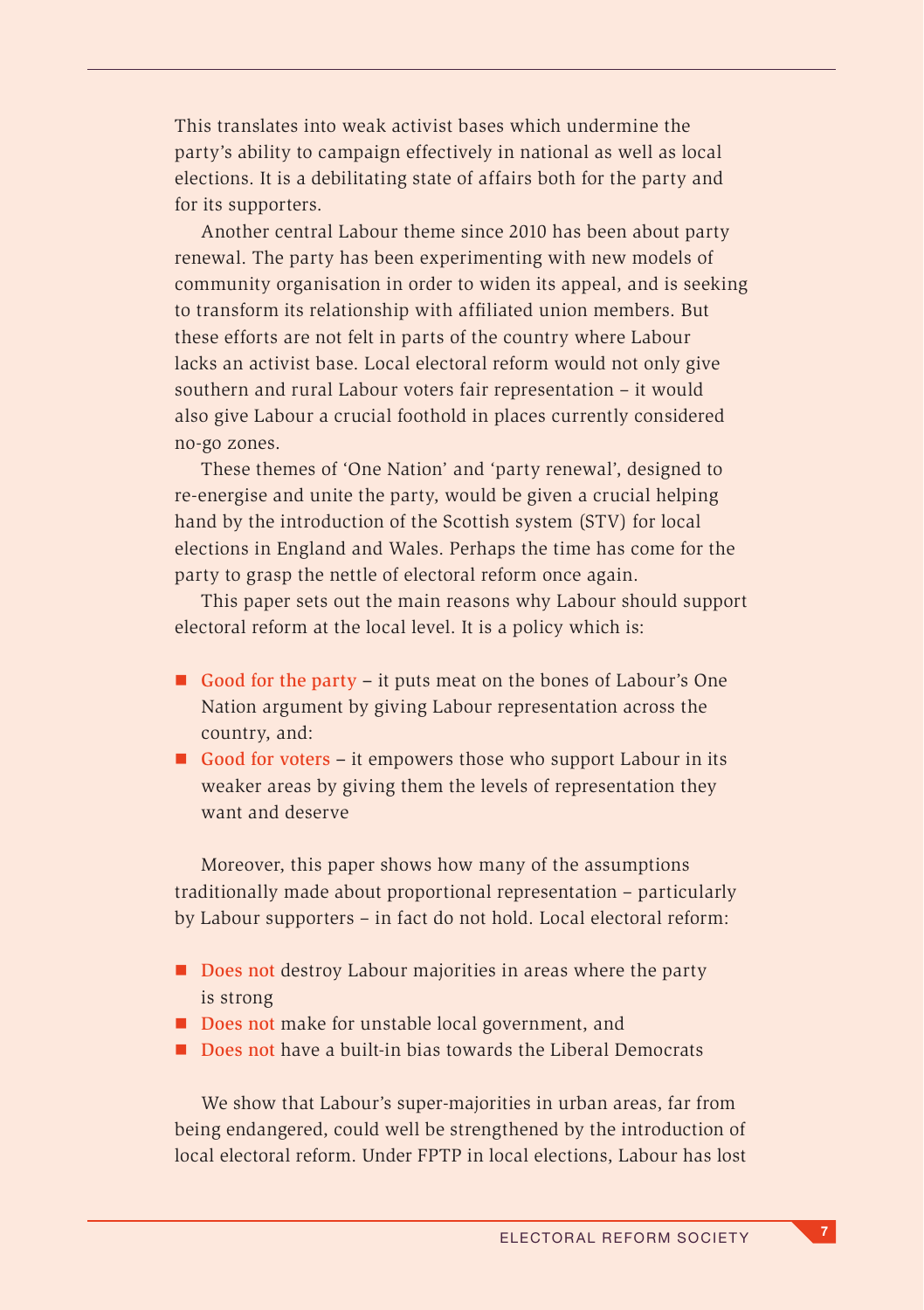control of 58% of the councils which it dominated in the mid-1990s. And after the introduction of STV in Scotland in 2007, Labour remains in government in 19 Scottish councils – four more than under FPTP in 1999. We also show that there are several factors specific to local government that fatally undermine the argument that electoral reform would make for unstable government. Finally, we banish the common misconception that there is something inherent in proportional systems which favours the Liberal Democrats over Labour.

Within the Labour Party's history is a strand of reforming zeal that goes all the way back to its origins. By supporting electoral reform at the local level, Labour would be both putting itself on the side of democratic equality, and going a long way towards living up to its One Nation ambitions.

#### What is the Single Transferable Vote?

The Single Transferable Vote (STV) is a form of proportional representation. Under STV voters are invited to place the candidates on the ballot paper in order of preference by placing a '1' against the name of the candidate they prefer most, a '2' against the candidate who is their second preference, etc. Voters are free to choose how many candidates they rank.

Under STV, constituencies have more than one representative, as is already the case with the majority of council wards in the UK at present. Candidates need to get a set share of the votes known as a 'quota' in order to be elected. If your preferred candidate (ranked 1) has no chance of being elected or already has enough votes to be elected, your vote transfers to your second preference candidate (ranked 2). Your vote counts only once.

#### What does campaigning under STV look like?

Under STV, parties are most successful if they are able to appeal to a wide range of people and if they work hard to secure support from every corner of society. Concentrated areas of support are not as over-rewarded as they are under FPTP, and even relatively low levels of support translate into a degree of representation proportional to the number of votes received.

Any party that seeks representation across the whole country and wants to reach out across all parts of society will find it easier to do so under STV.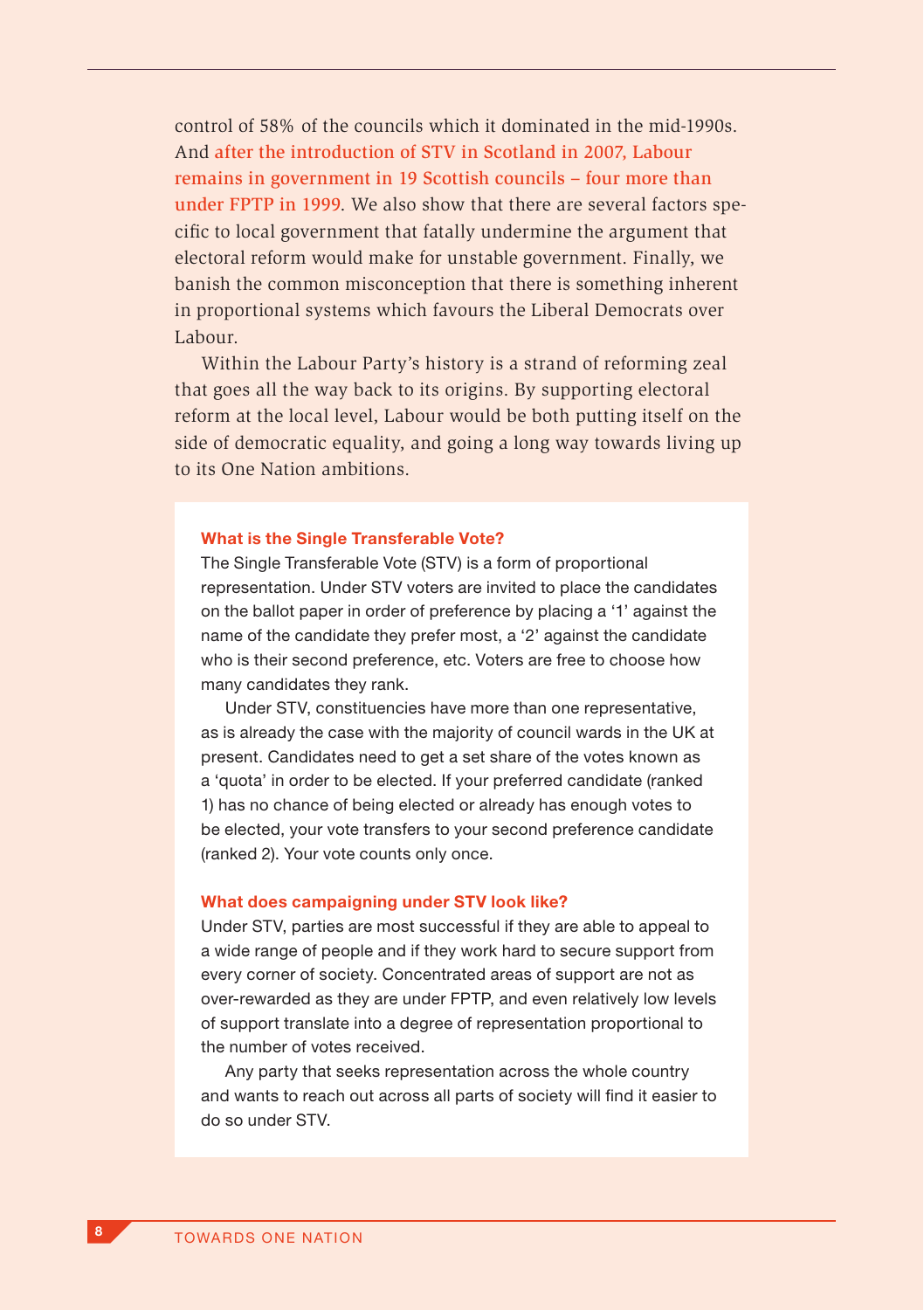### ENTERING THE WILDERNESS 1

*Now what does it mean to the Labour Party to be One Nation? It means we can't go back to Old Labour. We must be the party of the private sector just as much as the party of the public sector. As much the party of the small business struggling against the odds, as the home help struggling against the cuts. We must be the party of the south just as much as the party of the north. And we must be the party as much of the squeezed middle as those in poverty. There is no future for this party as the party of one sectional interest of our country.*

#### Ed Miliband, Leader's Speech to Conference, September 2012

The current electoral system makes it hard for Labour to live up to its desire to be a One Nation political party. The lack of representation for Labour voters in the south and in rural areas, both at the local and national level, militates against this desire.

Labour under Tony Blair and Ed Miliband has taken steps to listen to southern and rural Labour supporters, and campaigners such as John Denham and Bob Blizzard have done much to raise the profile of the East and South regions in Labour circles. But the task is harder than it needs to be because of the lack of strength in these regions. More local representation across Labour's weaker regions, not just in local 'red islands' like Hastings or Exeter, would help both Labour and the south to understand and appreciate each other. The advantages of having elected Labour representatives – at a local level, across the country – should be obvious.

Labour has done well since 2010 in getting candidates to stand in local elections even in the party's weaker areas in rural England. The party has been less successful in actually winning seats in these electoral deserts, even in some councils where there was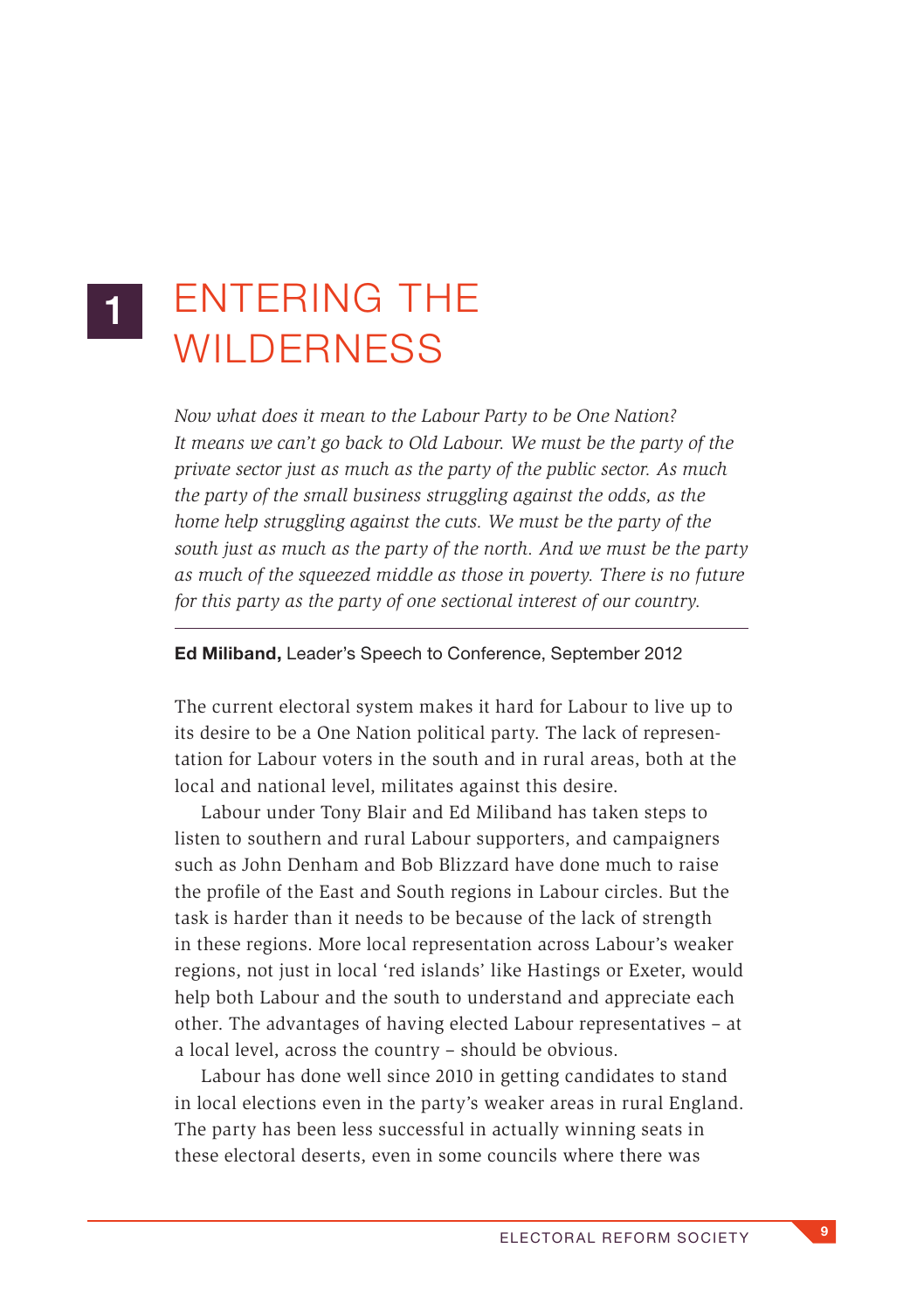always a Labour presence before the losses of the 2006–09 period. There are in fact 69 district and unitary councils which did not elect any Labour councillors in the last full set of elections in 2011 (see Figure  $1$ ).<sup>1</sup>

In 27 of these 69 Labour-free zones<sup>2</sup>, the problem is not so much a lack of Labour votes – 2011 was an 'even year' where the two big national parties were more or less level-pegging in support. Instead it is the distribution of that vote, and the electoral system which fails to give fair representation to parties with a relatively small share of the electorate. Introducing the STV form of proportional representation in local elections, even without any further increase in Labour support from 2011 levels, would put Labour on the map in more than a third of these wilderness areas (see Figure 1).<sup>3</sup>

In some of these councils, local electoral reform would probably result, in the first instance, in small Labour groups or lone councillors. In Wealden, for instance, Labour won one seat in 1973 and has never won anything since, so a presence is probably as much as the party could initially aim for. In other councils, where there is a Labour vote which is poorly organised and spread out, electoral reform could produce larger initial gains. Labour could confidently expect to win councillors in places such as:

- $\blacksquare$  Hertford (East Hertfordshire)
- North Walsham (North Norfolk) March (Fenland)
- $\blacksquare$  Rural areas of North Norfolk
- $\blacksquare$  Lutterworth (Harborough)
- $\blacksquare$  Northallerton (Hambleton)
	-
- $\blacksquare$  Clitheroe (Ribble Valley)
- Chertsey (Runnymede)
- 1 In some of these, there were also elections in 2012. Labour's stronger national performance in 2012 meant that the party won council seats it did not take in 2011 including a ward in Maidstone. In others, like Havant, the more Labourinclined wards were not up for election in 2011.
- 2 The 27 Labour-free zones which would likely have Labour representation under STV are: Castle Point, Craven, East Cambridgeshire, East Hertfordshire, Eastleigh, Fenland, Hambleton, Harborough, Havant, Huntingdonshire, Lewes, Maldon, Mendip, New Forest, North Norfolk, Ribble Valley, Rochford, Runnymede, Shepway, South Norfolk, Spelthorne, Uttlesford, Waverley, Wealden, West Dorset, Woking, Worthing.
- 3 The calculations are based on either a) a three-member ward where Labour support is at or close enough to the quota of 25% to win a seat; or b) a combination of wards that would make a 4-member ward where Labour is at or close enough to the quota of 20% to win a seat; or c) by moving from annual elections in one-member wards to all-out elections in multi-member wards, Labour support is near enough to the required level in a ward or wards. Not all the borderline cases have been allocated one way or another.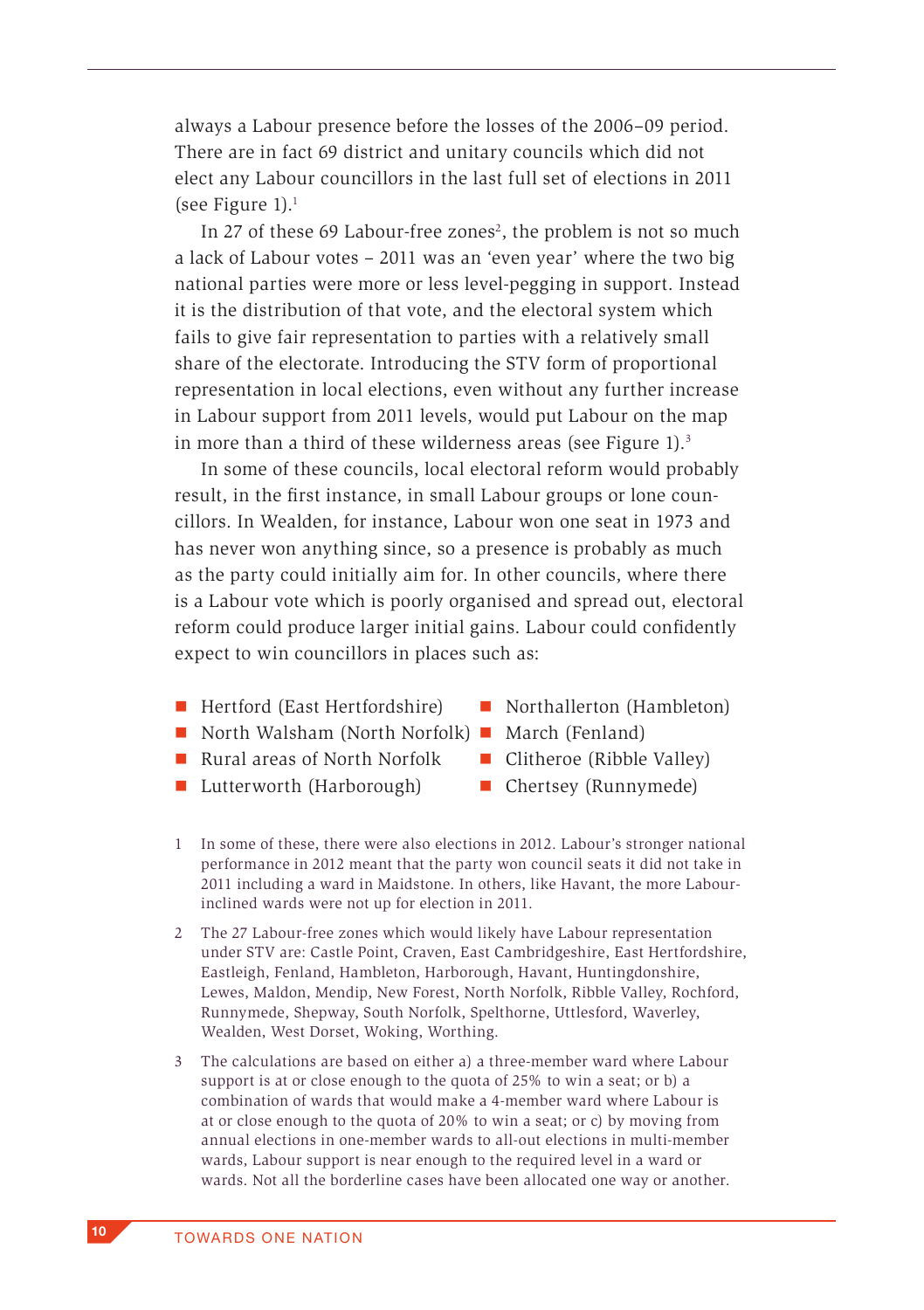#### FIGURE 1: LABOUR-FREE COUNCILS IN 2011

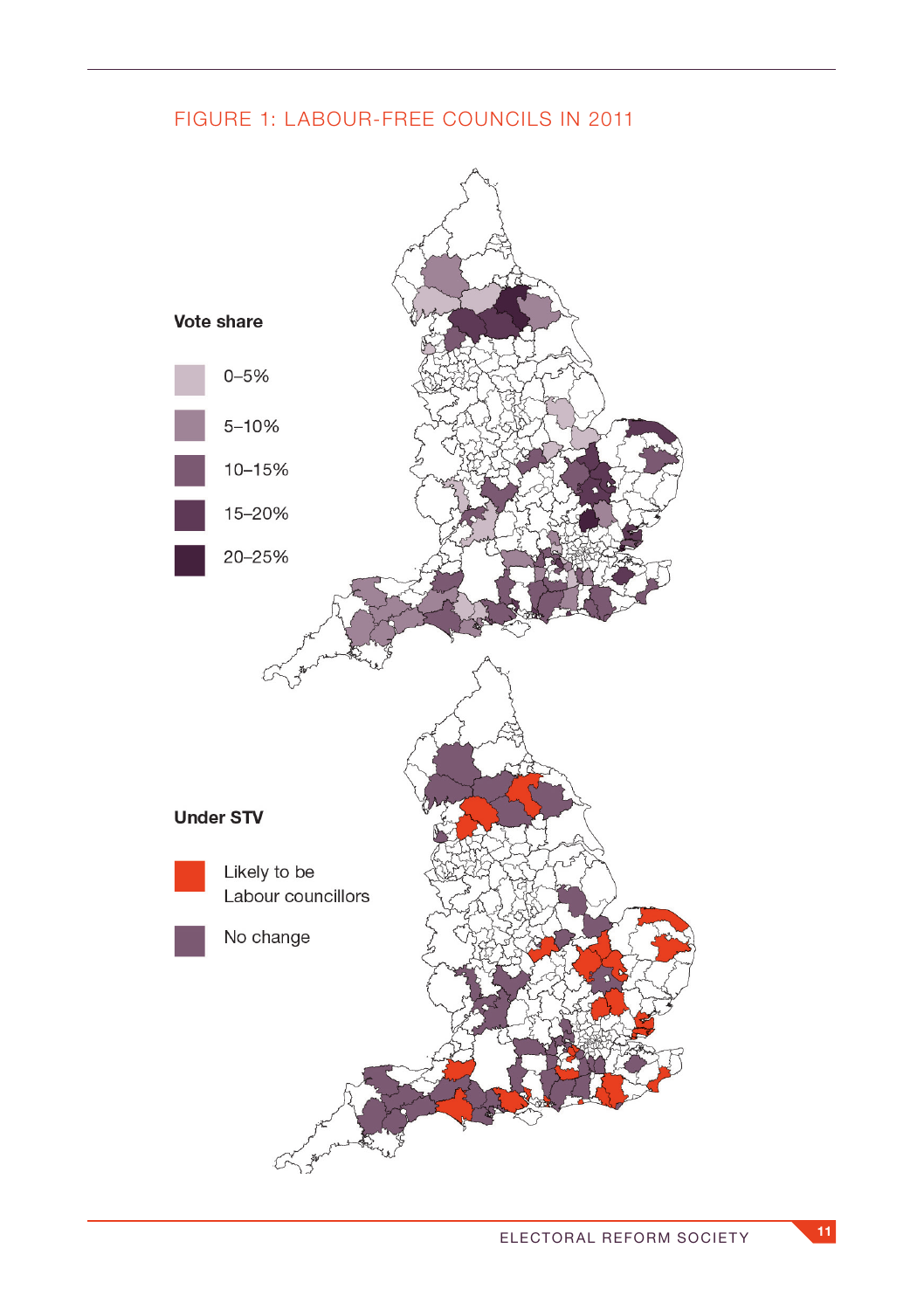#### Gaining a toehold

There are a considerable number of other councils where Labour's presence amounts to only one or two councillors in an authority dominated by the Conservatives and/or the Liberal Democrats. It is possible, even in some of the less promising areas, for such small groups to make an impact, as Labour councillors such as Ben Cooper in South Hams and Mike Le Surf in Brentwood have demonstrated. While there are disadvantages to being a one- or two-person presence on a council, such as lack of the resources which are provided to recognised party groups, it is possible to use such toeholds creatively, build on them in contacting the electorate and associate Labour with vibrant, authentically local campaigning.

The election results in 2012 in Aberdeenshire show what is possible for Labour in areas of historic weakness. Before then, there had never been Labour councillors on this large unitary council. In elections for the previous authorities in the area from 1974 to 1994, Labour had won a grand total of two ward contests out of 379. There was hardly any point in standing, and this had an effect on morale, activity and organisation.

In the second set of local elections after the introduction of STV in 2007, Labour – by running popular local candidates with an intelligent electoral strategy – elected two councillors in the SNP heartland of Aberdeenshire. The shares of the vote in multi-member wards were not huge – Labour's vote overall in Aberdeenshire was 6.8% and the highest share in any ward was 21.5%. But the two Labour councillors are now part of the administration, a startling achievement given the history of the council. Labour now has an opportunity to build up strength in an area which had previously seemed 'no-go'.

Having local councillors in place in the party's weaker areas has helped Labour consolidate recent advances in places such as East Renfrewshire and Dumfries, retaining the Westminster and Scottish Parliament seats against the Tories while other apparently safer seats have been lost.

#### Uncontested seats

Electoral reform would, in England and Wales as it has in Scotland, end the undemocratic phenomenon of councillors being 'elected' unopposed. In 2011, there were 24 local authorities that saw at least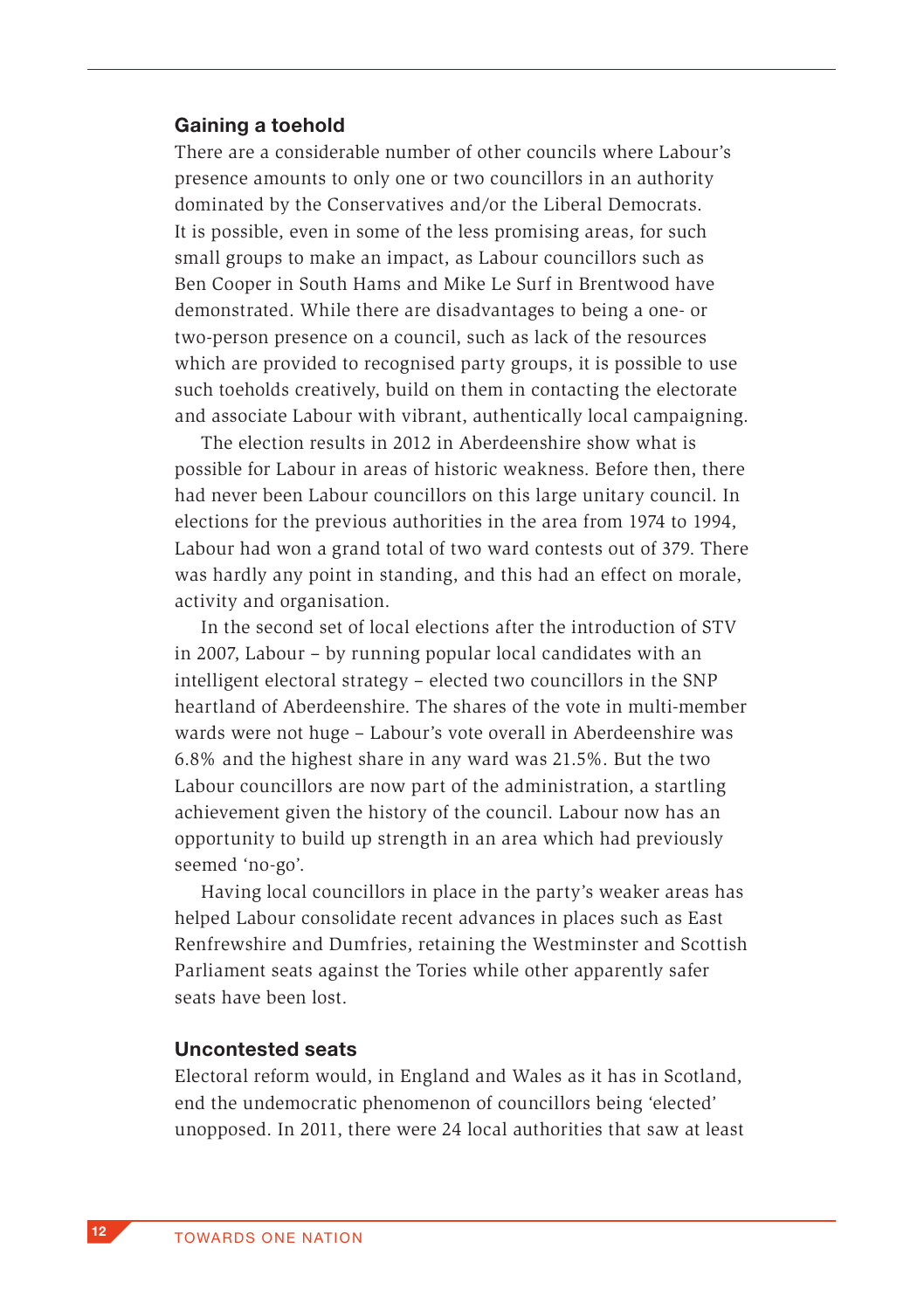10% of their seats go uncontested4 . In Wales in 2012 there were 96 uncontested seats<sup>5</sup>.

Uncontested seats fail to give the voters a chance to choose, and they also undermine the councillors thereby elected because they lack a proper mandate. Uncontested elections do not happen much in Labour heartlands – they are more to be found in Conservative and Independent-dominated rural areas. In some of these the problem has reached morbid dimensions, as with Fenland council in Cambridgeshire which was held by the Conservatives before a single vote had been cast in both 2007 and 2011 – despite having been won by Labour in 1995.

If Labour is serious about 'One Nation' politics, then the party's own aspirations – however sincerely pursued – are not going to be enough. Parties only have limited resources of finance and activism, and people understandably grow tired of throwing their money, time and effort at a hopeless cause. The more committed activists may be willing to travel to campaign in a marginal seat, but most people prefer to be active in their own community. By tolerating these electoral deserts, Labour is colluding in alienating people from political activity. There is another way, and reforming the local electoral system is a vital first step.

<sup>4</sup> See Electoral Reform Society, *English Local Elections 2011.*

<sup>5</sup> See Stephen Brooks, Director of Electoral Reform Society Cymru, *143,000 Reasons for Reform,* available at: www.electoral-reform.org.uk/blog/140000 reasons-for-reform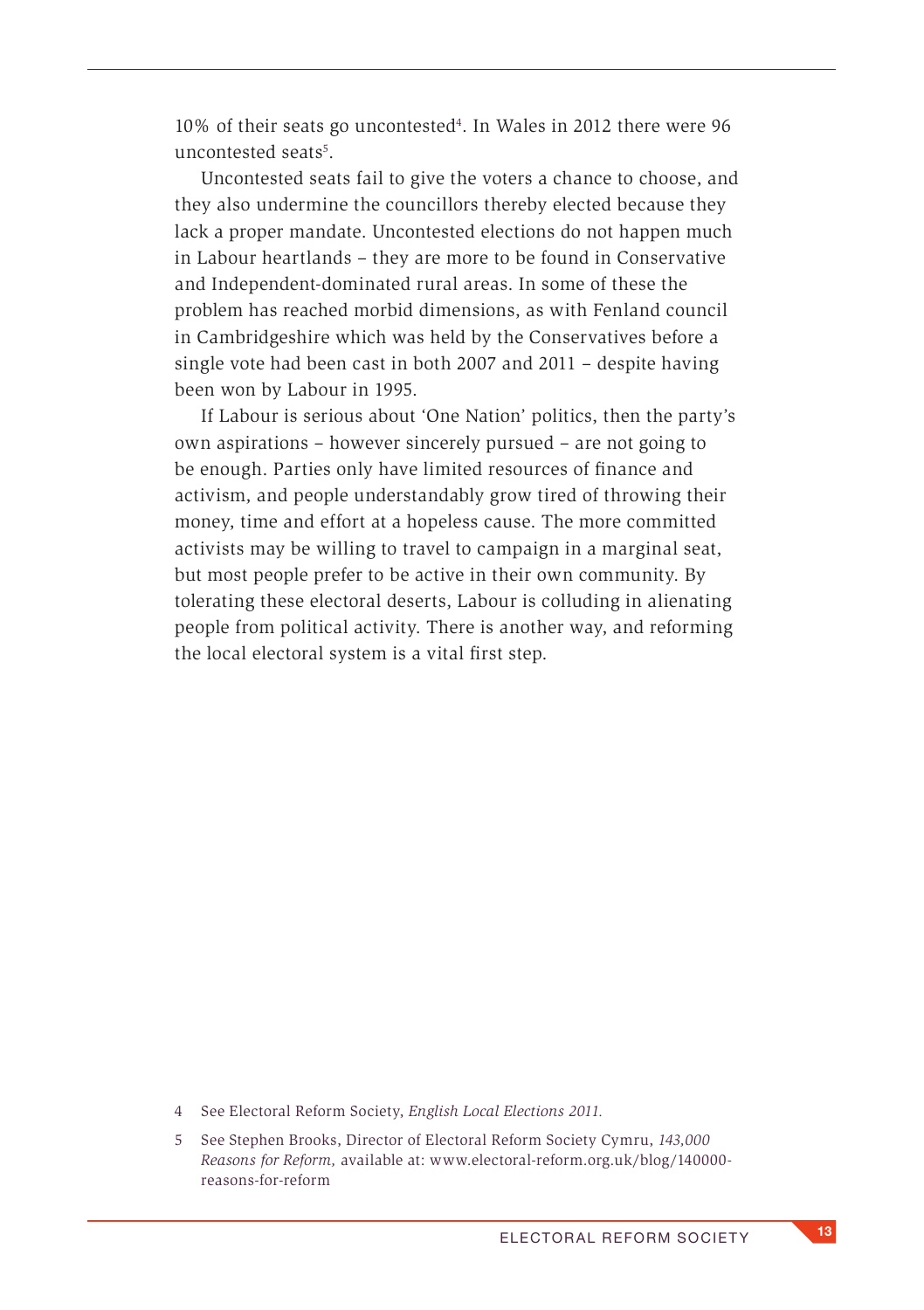## 2 TOO MUCH OF A GOOD THING

But what about the areas where the electoral system gives Labour council seats out of proportion to the votes cast? Will Labour not be losing lots of seats there if local electoral reform is introduced?

In some places this may be true. But the case for reforming Labour's 'safe' areas is not just about democratic principle. It is also a matter of enlightened self-interest. One-party councils are not only bad for the voters – they can be bad for the dominant party as well.

As Sir Francis Pym, then the Conservative Chief Whip, incautiously observed on the eve of the 1983 election, "landslides don't on the whole produce successful governments". Most party professionals would acknowledge, privately, that councils where a party has an overwhelming majority of seats are rarely good advertisements for that party.

The existence of an opposition provides an opportunity for policy development. Even if control does not change hands, the scrutiny an opposition can provide makes for more honest and effective local government. It may be satisfying, particularly for election organisers and candidates, to win all or nearly all the seats on a council, but it is like gorging on a whole box of chocolates. It may be sweet just after it has been accomplished, but it can leave one feeling sick and does not do one's long-term health much good.

#### Losing super-majorities

One might expect councils which have been 90% or more held by Labour to be utterly loyal, but in practice Labour has very often ended up losing control of such one-party states at some point in the last 20 years. The table below (Figure 2) shows the local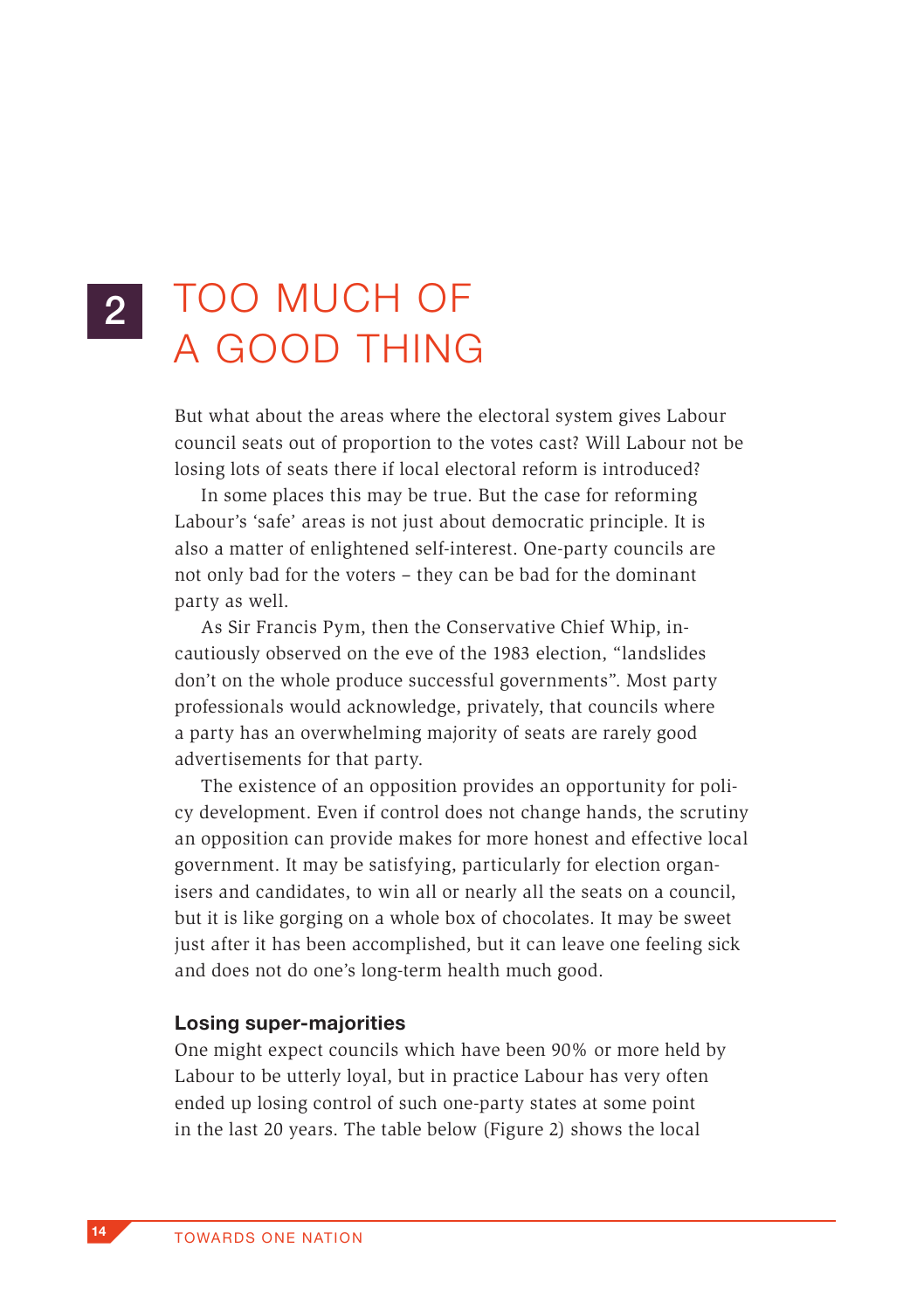authorities that had 90%+ Labour majorities in the mid-1990s, and what their political history has been since that moment of apparently unassailable Labour triumph.

Of the 39 councils with Labour super-majorities in the mid-1990s, 21 have at some point been lost – a loss rate of 58% in supposedly 'safe' local authorities.



#### FIGURE 2: LABOUR'S 1990S SUPER-MAJORITIES NOW



When the inaugural elections for the unitary councils were held in 1995 and 1996, Labour won 59 seats out of 60 in Hull and 60 out of 60 in Stoke-on-Trent. Labour lost both councils in 2002, an exceptionally rapid decline. Both cities suffered from years of mismanagement, decline and poor local leadership before and after Labour lost power. In Hull the Liberal Democrats took over, until losing power in 2011. In 2012 they held a surprising number of seats, based in part on a campaign warning of the consequences of Labour winning another landslide majority on the council. In Stoke there was chaos, including the rise of the BNP, a myriad of Independents and small parties, and the adoption and abolition of the mayoral system in two referendums.

Stoke and Hull are the two most disastrous cases. But in other councils what appeared to be unassailable Labour domination proved to be brittle and vulnerable to attack. Islington fell to the Lib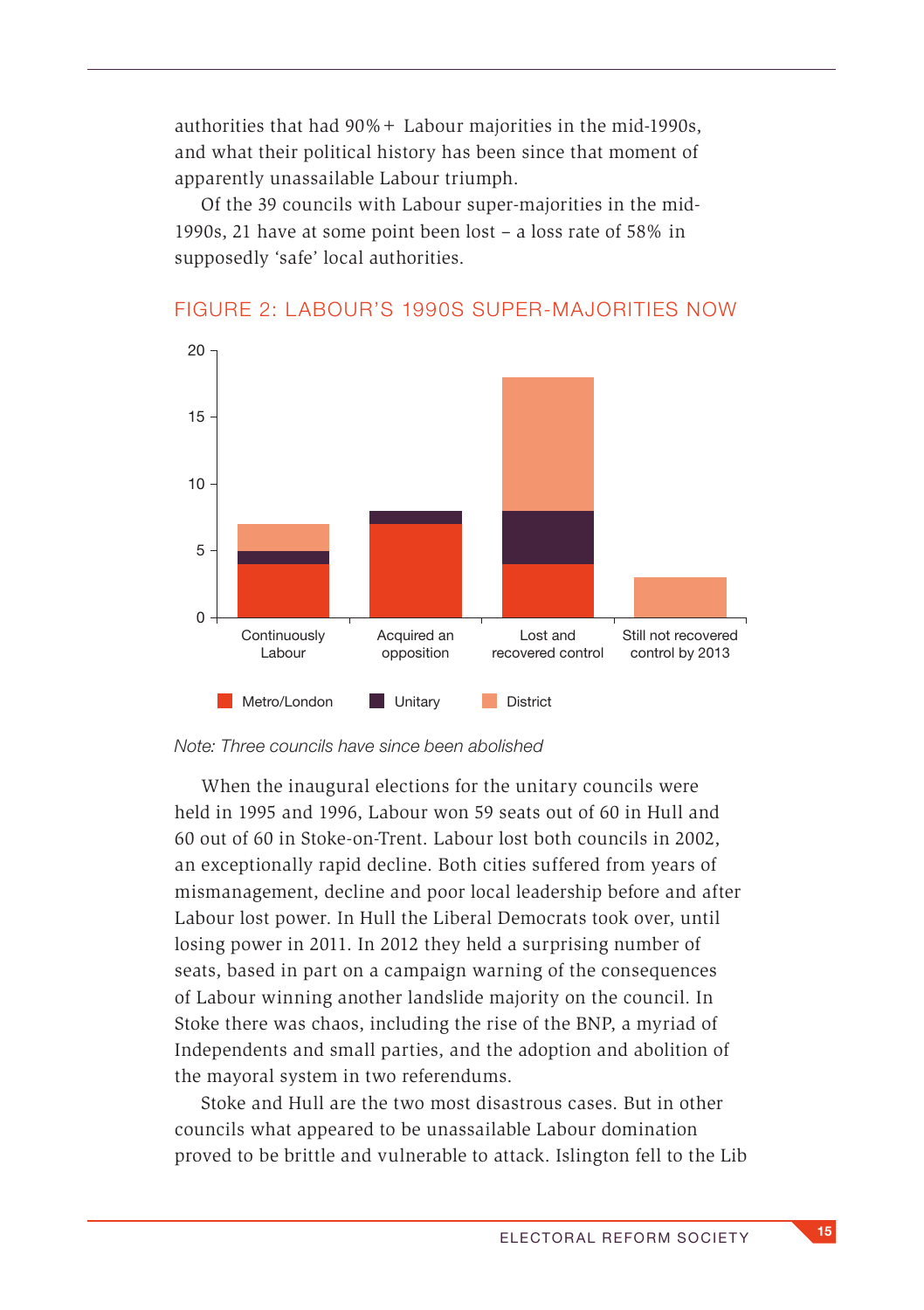Dems. Mansfield elected an Independent mayor and from 2003 to 2011 the council was also controlled by Independents. In Ashfield Labour lost control of the council in 2003 thanks to gains by Lib Dems and Independents, and came perilously close to losing the parliamentary seat in 2010 before regaining the council in 2011. Lincoln Labour were relatively fortunate in seeing a massive majority turn into Conservative control in 2007, but bouncing back into power four years later in 2011.

There have been a few Labour councils with overwhelming majorities in the 1990s which have retained this status all the way through since then without serious challenge. This may be because the conditions have not come together locally for political opposition to coalesce or because there has been a strong demographic trend in Labour's favour, or exceptionally strong local Labour loyalties. Some councils have survived without much challenge to massive Labour majorities because they have provided good local services, their leadership has been responsive and the party organisation has been maintained. The continuous Labour super-majorities in places such as Newham, Bolsover, Tameside, Stevenage and South Tyneside show that it can sometimes be done over the long term.

The next best scenario involves another mainstream party or local Independent group gathering sufficient strength on the council to achieve critical mass as a plausible opposition and exercise scrutiny, and therefore also make Labour raise its game. Labour's control of councils such as Gateshead, Sunderland, Wakefield and Salford has continued despite opposition gains since 1996. Labour campaigning has sharpened up and there have been strong improvements in local government performance.6 In Barking & Dagenham, complacency and neglect contributed to the rise of the BNP in 2006, in the absence of mainstream competition. After Labour had suffered the shock of seeing 12 BNP councillors elected, the party locally became much more hard-working, responsive and active, and the council improved. But it would have been better for community relations and the borough's reputation if the BNP had never won in the first place and if healthier forms of political opposition had been represented earlier. In a few authorities the Lib Dems became plausible opposition during the 2000s, but have been completely eclipsed since 2010 including Manchester and Knowsley.

6 As measured in Audit Commission Comprehensive Performance Assessments.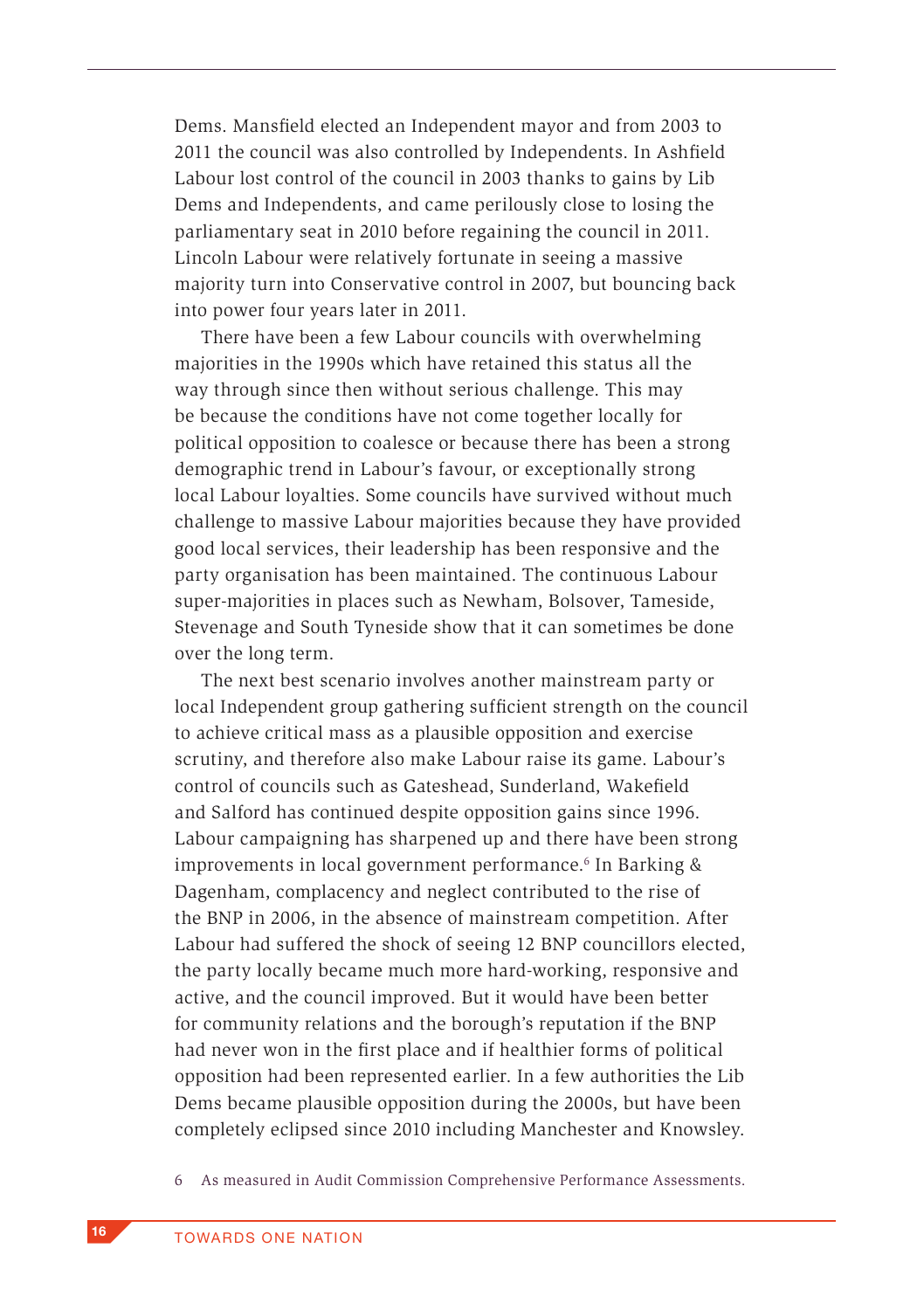The challenge for Labour, particularly after the 2014 elections, is to deliver good politics and good government even with a near-monopoly on council seats.

#### The eight stages of loss

Councils with massive majorities can breed electoral complacency, neglect and a turning inward of political competition, sometimes resulting in ferocious faction fighting within the party. Unchallenged control interferes with modern ways of campaigning and engaging with voters and potential supporters, which is particularly necessary in core Labour constituencies and authorities. It is to the great credit of authorities like Stevenage, Wigan and Newham that they have managed the challenges of overwhelming majorities so well, but there are unfortunately far more examples of landslides leading to electoral disaster and bringing the party into disrepute.

The degeneration of a 'safe' council takes place in several clearly defined stages.

- 1. Taking voters for granted. In an environment where 40% of the vote on a 30% turnout is enough to win a ward, and usually a substantial council majority, a dominant party does not have to be particularly good at contacting the voters in its core areas. Turnout in those areas will tend to fall and the party's efforts will concentrate on squeezing the other parties out of their remaining footholds.
- 2. Autocratic style of government. The internal processes of debate and scrutiny on the council start to fail. When opposition parties become too small they will often fall short of the minimum size required to constitute a Group, and therefore lose administrative back-up for their activities. Small opposition parties will find it difficult to look beyond parochial ward issues and mount a full critique of the council administration. Official council business becomes formal, with decisions being taken at best at the majority Group level and often by a Cabinet or just a Leader, with the Group also acting as a rubber stamp.
- 3. Bad decisions. Concentration of power and a lack of scrutiny lead to bad decisions being taken, and an arrogant attitude towards people who question those bad decisions – be they from the small number of opposition councillors, the local media, independent local bloggers or from within the majority Group.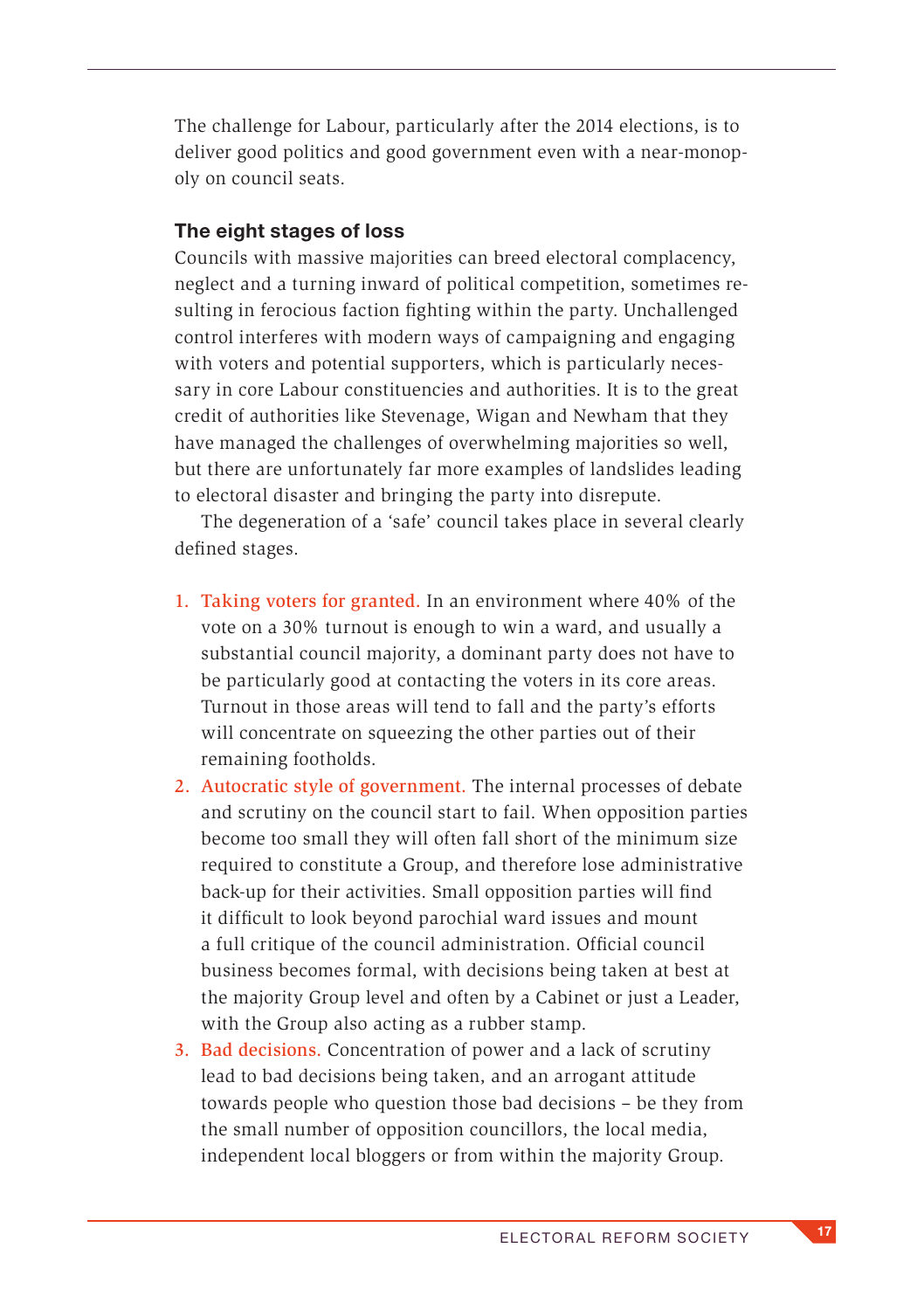- 4. Splits in the ruling party. Factional differences within the majority Group become more common and more divisive, sometimes leading to formal splits with some members going Independent. Nature abhors a vacuum, and a party with a local monopoly on power will often end up manufacturing its own opposition.
- 5. Hidden electoral weakness. The lack of connection between the leadership of the council, and the lack of effort put into elections, leaves the council majority strong but brittle. Any crisis could trigger the coalescence of a local opposition movement and the lack of engagement with the electorate means that just by going out and listening to voters the new rivals will look good.
- 6. Electoral collapse. The result will tend to be a sudden and indiscriminate collapse of the previous majority party, and the replacement political force may not be a constructive alternative.
- 7. Incompetent local government. Electoral collapse will usually be followed by a chaotic period of poor local governance by inexperienced councillors.
- 8. Recrimination and scandal. Skeletons start falling out of the cupboard about prior errors and scandals during the period of complacency.

This pattern of events, even if not every step of the process takes place, is recognisable in several authorities where Labour had previously held overwhelming majorities on the council including Doncaster, Hull, Stoke-on-Trent, Burnley and Slough. Labour's interests as a party would be better served by not allowing safe areas to degenerate in the first place. And, uncomfortable as it may be from time to time, a democratic opposition exercising its proper function of scrutiny can help Labour councils deliver honest, efficient local government in the interests of the citizens – particularly those most in need of public services.

#### Ushering in extremists

Effectively locking a proportion of voters – perhaps as high as 30% – out of representation is bad not only on democratic grounds, but because experience shows that the withering of opposition in many areas does not produce more wholesome politics. It can lead, as it has in South and West Yorkshire, to the rise of populist parties like the English Democrats and the BNP, to fill the void on the right of politics. Labour, and local government itself, could do without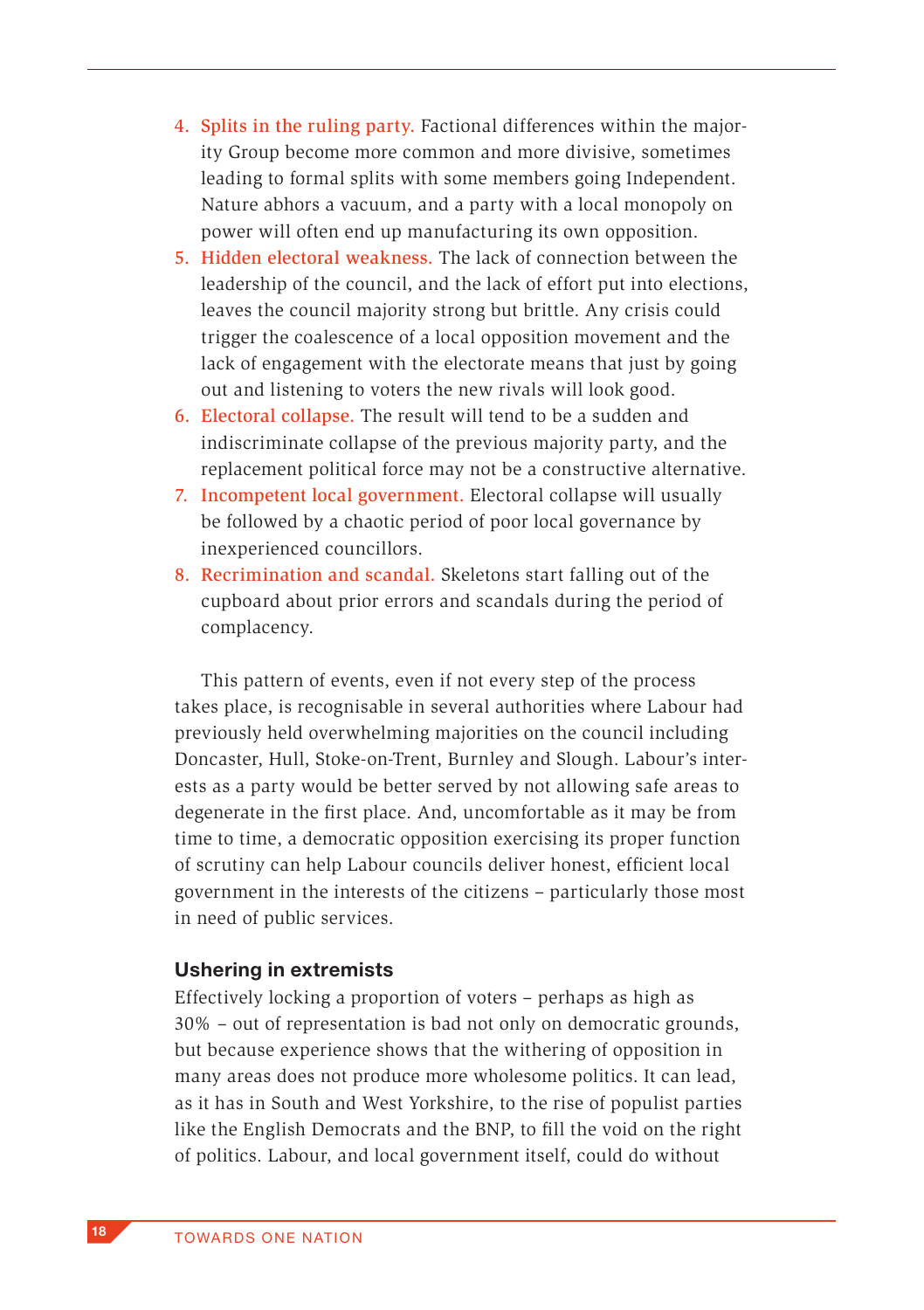voters turning in despair to such options.

It is obviously bad for Labour, as a party, to be excluded from representing its voters in rural areas and in large parts of the southern regions. But the damage done by excessive majorities in 'safe' councils is arguably even more damaging. It creates accidents waiting to happen, such as the decay of the party organisation in Bradford West that was successfully exploited by George Galloway, and many other apparent 'fortresses' that are weakly defended and vulnerable to surprise attack.

Weak organisation in 'safe' and 'hopeless' seats is not just bad for those areas themselves. It also brings the national party into disrepute when things go wrong, as they did in Bradford and in a couple of East Anglian seats in 2010 where the antics of Labour parliamentary candidates hurt the national campaign.<sup>7</sup>

Electoral reform will not solve all the ills of 'safe' and 'hopeless' areas at a stroke, but it will create incentives for Labour everywhere to do things better – to become a more outward-looking, welcoming and campaigning party, in constant touch with the electorate from the grassroots upwards. It would reward parties that can build up alliances within their communities – sometimes beyond strict party lines, as preferential voting means that if a candidate is widely popular they will gain first and second preference support from the voters. In short, local electoral reform would give Labour's commitment to wholescale party renewal a welcome helping hand.

7 Candidates in North West Norfolk and South East Cambridgeshire respectively courted and attracted publicity that the national party regretted. See D. Kavanagh & P. Cowley The British General Election of 2010, p272 and http://news.bbc.co.uk/1/hi/uk\_politics/election\_2010/england/8644018.stm.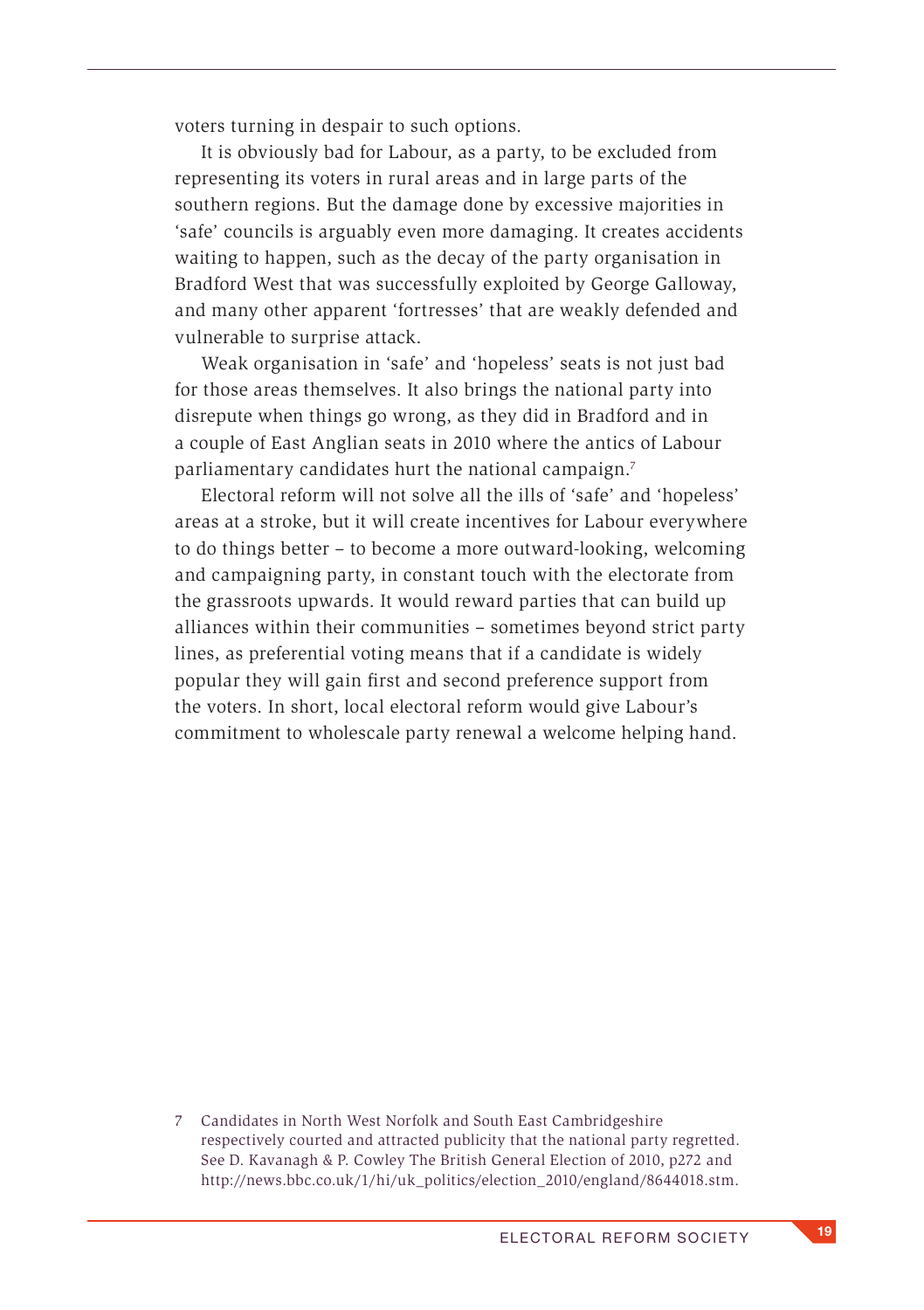### THE SCOTTISH ALTERNATIVE 3

*"From the time of its foundation, Labour has been a party of democratic reform. It is a party that was built on the knowledge that social justice and democratic fairness go hand in hand. We are now in a position to return to our roots… As the MSP for the constituency in which James Keir Hardie was born, I am proud to share his conviction in and support for electoral reform. I am equally comfortable in subscribing to the words of the Independent Labour Party, which in 1913 stated: 'no system of election can be satisfactory which does not give opportunity to all parties to obtain representation in proportion to their strength.'"* <sup>8</sup>

#### Michael McMahon, Labour MSP for Hamilton North & Bellshill, 2004

In 2004 a Labour-led government in Scotland legislated for electoral reform for local government. In contrast to the confused processes that led to UK government initiatives such as mayors and big unitaries, this followed a long process of evidence-based policy-making and practical preparation. It was a controversial step within the Scottish Labour Party. But when the dust settled after the second set of local elections under the new system in 2012, it turned out that even in the most crudely partisan terms, electoral reform for local government had served Labour well.

Electoral reform has enabled Scottish Labour to avoid many problems that the party has faced in England and Wales over the last decade. Its positive outcomes for Labour include:

<sup>8</sup> Official Report of the Scottish Parliament, 24 March 2004, as accessed 8 July 2013 www.scottish.parliament.uk/parliamentarybusiness/28862. aspx?r=4503&i=33144&c=819868&s=single%20transferable%20vote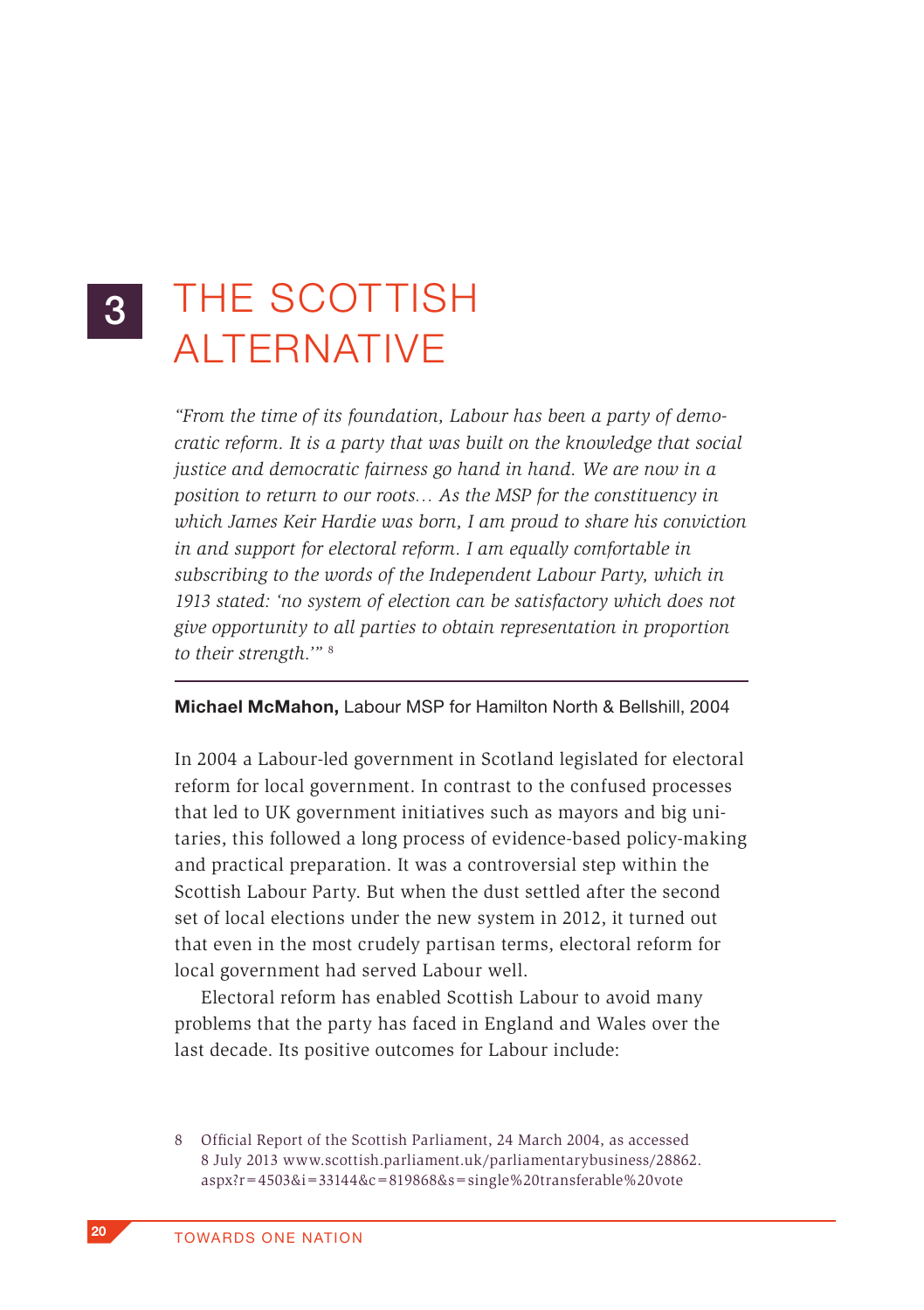- $\blacksquare$  retaining a say in the government of a majority of local authorities in Scotland, while in England the party has still not recovered from its losses
- n cleaning up its act and dealing with complacency, poor performance and corruption in 'safe' councils rather than waiting for the electorate to punish the party
- $\blacksquare$  experiencing much less trouble in local elections with populist organisations capitalising on anti-politics and local grievances than it has had in England. There have been no equivalents to the English Democrats' 2009 win in Doncaster or the rise of UKIP in many towns in Eastern England
- $\blacksquare$  expanding the number of authorities with Labour councillors and continuing to advance in rural areas

#### A Labour achievement

The new Scottish Parliament took over responsibility for local government in 1999 and with the Executive examined options for reform. Two official working parties, McIntosh and Kerley, reported on the principle and practicalities of electoral reform for local government. In the agreement between Labour and the Liberal Democrats renewing the coalition in 2003, legislation for electoral reform was promised before the next elections which were due in 2007.

It would be wrong to suggest that Scottish Labour was united on the issue of electoral reform for local government – there was passionate opposition from some councils and MSPs. But there was considerable support within the Labour Party, particularly from First Minister Jack McConnell – electoral reform was not just something that the Lib Dems insisted upon in coalition negotiations. It was a significant achievement of the Labour-led Scottish government of 1999–2007, and an example of enlightened long-term self-interest that is all too rare in politics. There was a distinct *Labour* case for electoral reform in Scottish local government.

#### The transition

The administrative changes needed for the change in the electoral system – new ward boundaries, detailed regulations for how to count the votes and so on – were all put in place between 2004 and 2007. Politically, there was much more uncertainty about what it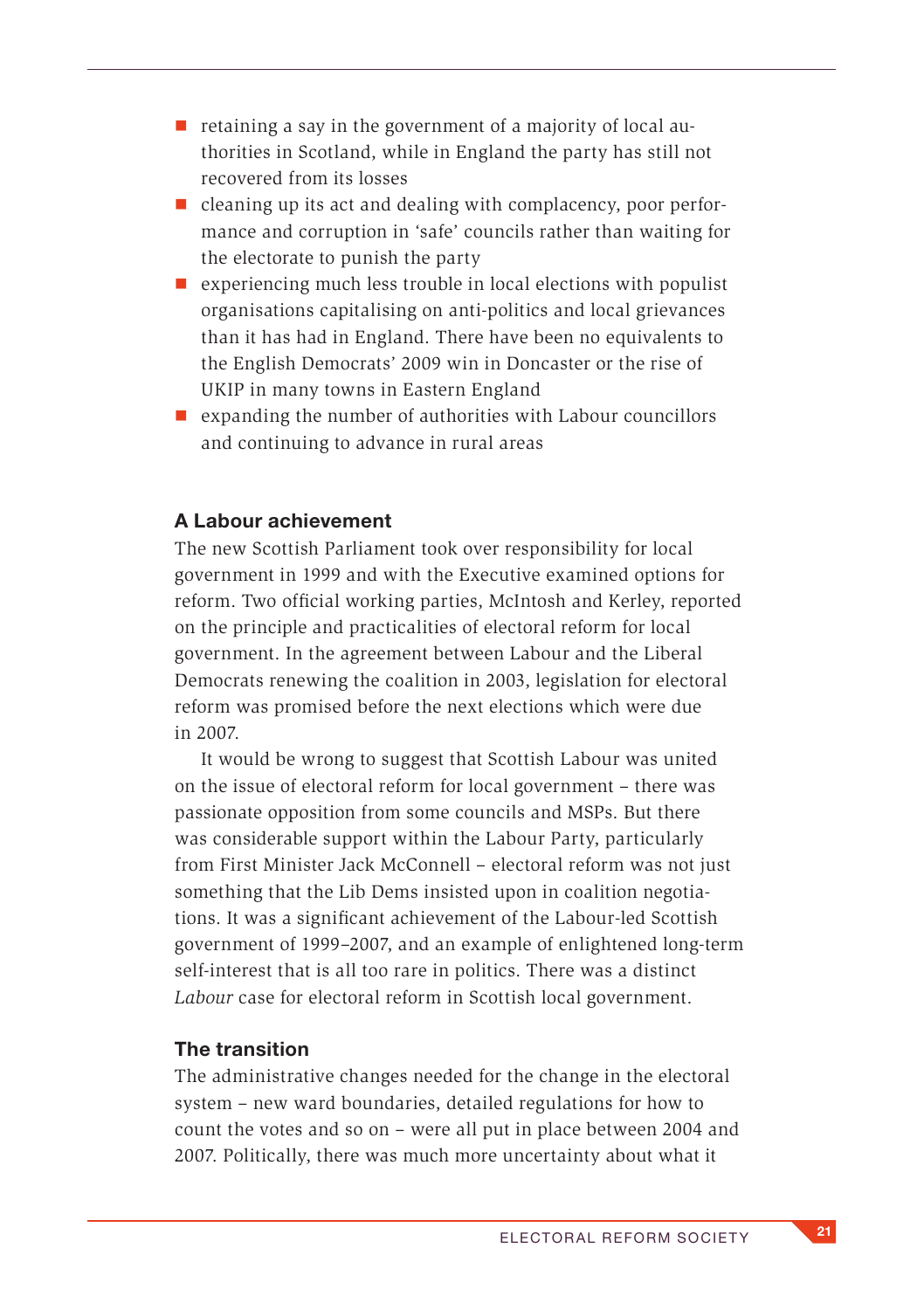would mean. The election in 2007 came at a time when Labour's popularity was in decline and people would be thinking mostly about the Scottish Parliament election on the same day, at which the SNP was making a determined challenge for power. It was a difficult environment for Labour in Scottish and UK politics, and the SNP narrowly came top in the Scottish Parliament election. There was also confusion caused by changing the ballot paper for the Scottish Parliament, which led to a larger than normal number of rejected ballot papers in 2007.

With the change in system and the adverse political climate, Labour did lose ground in 2007. However, Labour avoided the sort of massive defeats that took place in England in 2008 and 2009. There have been no surges towards populism in hitherto safe Labour areas, in sharp contrast to the pattern in areas of England from Tower Hamlets to Doncaster. Even the established competitor party, the SNP, has gained representation but not power in the Labour heartlands and only achieved the upper hand over Labour in the city of Dundee, which has been closely contested since the early 1970s. The first elections in 2007 refreshed mainstream politics by giving the SNP representation in proportion to their vote across the central belt, while also allowing Labour to preserve its presence in marginal and weaker areas where the party might have been wiped out had First Past the Post still been in use.

#### Scottish Labour in local government

We have seen that the political history of English councils where Labour were running virtual one-party states in the mid-1990s has not been happy, in terms of both Labour partisan interests and good local government.

Thanks to local electoral reform, the story in Scotland is rather different (see Table 1). In 1991 there were three Scottish councils where Labour had more than 90% of the seats: Glasgow, Clydebank and Monklands. In the unitary elections of 1995 only Glasgow reached this benchmark, while several other councils (East Lothian, Midlothian, North Lanarkshire, South Lanarkshire) fell not far short. Yet significantly, Labour has maintained a majority in both Glasgow and North Lanarkshire (which includes the former Monklands council area) in STV elections since 2007. In West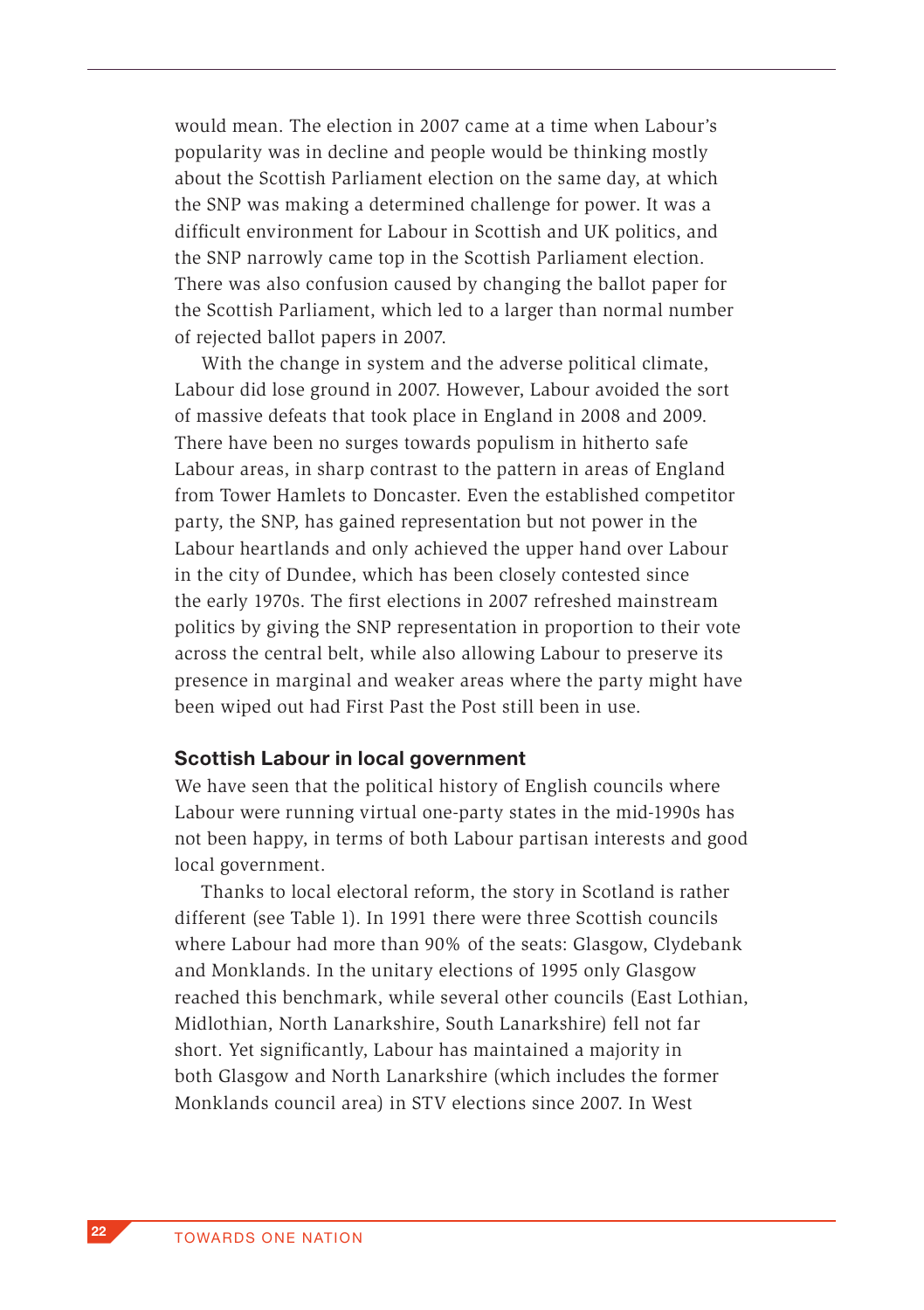### TABLE 1: LABOUR IN SCOTLAND<sup>9</sup>

|                                | 1999       |                       | 2013       |                |
|--------------------------------|------------|-----------------------|------------|----------------|
|                                |            | Leader Administration | Leader     | Administration |
| <b>Aberdeen City</b>           | Lab        | Lab                   | Lab        | Lab-Con-Ind    |
| Aberdeenshire                  |            | <b>NOC</b>            | Con        | Con-LD-Ind-Lab |
| Angus                          | <b>SNP</b> | <b>SNP</b>            | <b>SNP</b> | <b>SNP</b>     |
| Argyll & Bute                  | Ind        | Ind                   | <b>SNP</b> | Ind-LD-Con     |
| Clackmannanshire               | <b>SNP</b> | <b>NOC</b>            | <b>SNP</b> | SNP (minority) |
| <b>Dumfries &amp; Galloway</b> |            | <b>NOC</b>            | Lab        | Lab-SNP        |
| <b>Dundee City</b>             |            | <b>NOC</b>            | <b>SNP</b> | <b>SNP</b>     |
| <b>East Ayrshire</b>           | Lab        | Lab                   | <b>SNP</b> | SNP-Con        |
| <b>East Dunbartonshire</b>     |            | <b>NOC</b>            | Lab        | Lab-LD-Con     |
| East Lothian                   | Lab        | Lab                   | Lab        | Lab-Con        |
| <b>East Renfrewshire</b>       |            | <b>NOC</b>            | Lab        | Lab-SNP-Ind    |
| <b>Edinburgh City</b>          | Lab        | Lab                   | Lab        | Lab-SNP        |
| <b>Falkirk</b>                 |            | <b>NOC</b>            | Lab        | Lab-Con-Ind    |
| Fife                           | Lab        | Lab                   | Lab        | Lab (minority) |
| <b>Glasgow City</b>            | Lab        | Lab                   | Lab        | Lab            |
| Highland                       | Ind        | Ind                   | <b>SNP</b> | SNP-LD-Lab     |
| Inverclyde                     | Lab        | Lab                   | Lab        | Lab (minority) |
| Midlothian                     | Lab        | Lab                   | <b>SNP</b> | SNP-Ind        |
| Moray                          | Ind        | Ind                   | Con        | Con-Ind        |
| <b>North Ayrshire</b>          | Lab        | Lab                   | <b>SNP</b> | SNP (minority) |
| <b>North Lanarkshire</b>       | Lab        | Lab                   | Lab        | Lab            |
| Perth & Kinross                |            | <b>NOC</b>            | <b>SNP</b> | SNP (minority) |
| Renfrewshire                   | Lab        | Lab                   | Lab        | Lab            |

9 In Orkney, Shetland and Comhairle Nan Eilean Siar most or all council elections are non-partisan.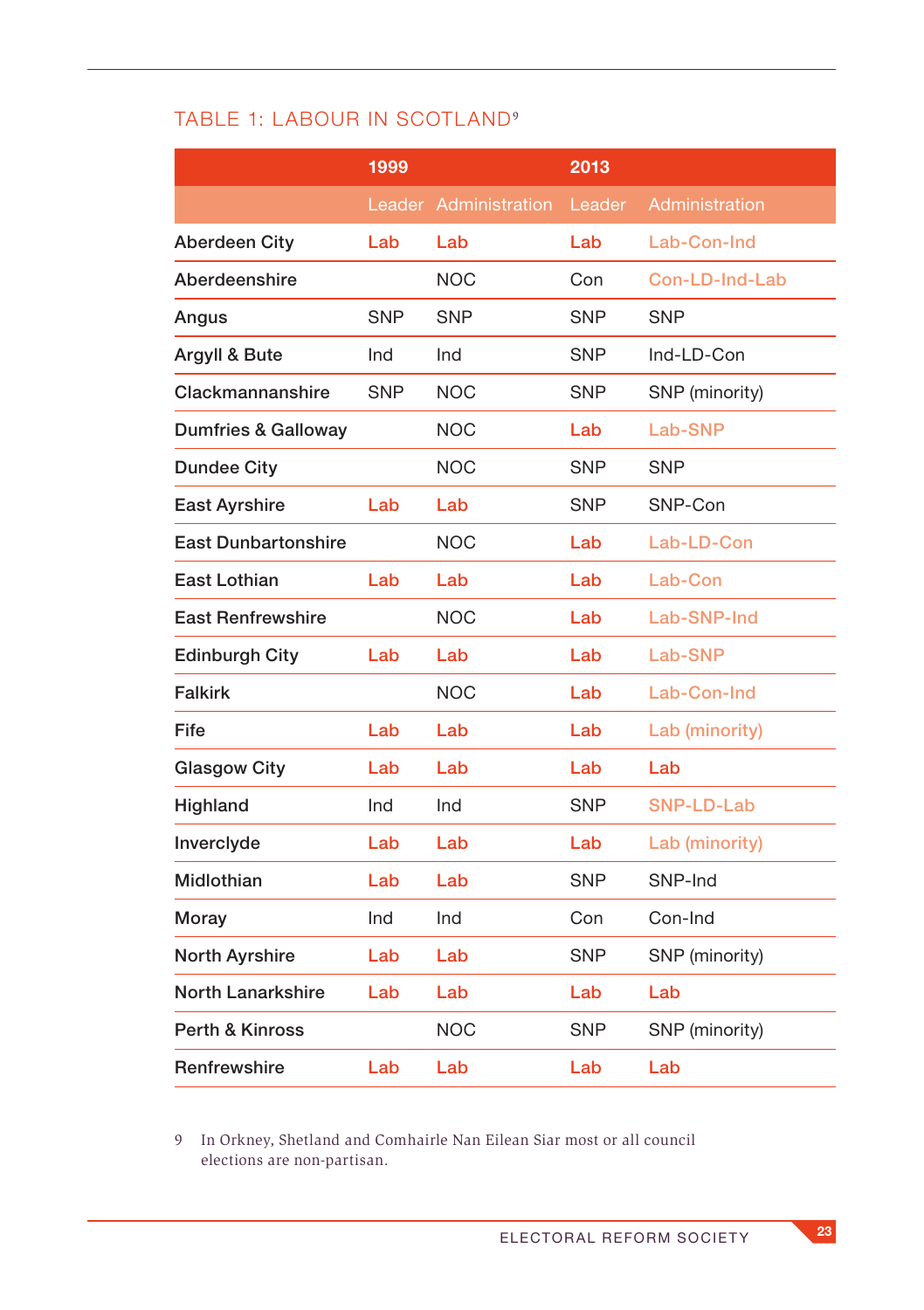|                         | 1999 |                       | 2013   |                |
|-------------------------|------|-----------------------|--------|----------------|
|                         |      | Leader Administration | Leader | Administration |
| <b>Scottish Borders</b> |      | <b>NOC</b>            | Ind    | SNP-Ind-LD     |
| South Ayrshire          | Lab  | Lab                   | Con    | Con-Lab        |
| South Lanarkshire       | Lab  | Lab                   | Lab    | Lab (minority) |
| Stirling                | Lab  | <b>NOC</b>            | Lab    | Lab-Con        |
| West Dunbartonshire     | Lab  | Lab                   | Lab    | Lab            |
| West Lothian            | Lab  | Lab                   | Lab    | Lab (minority) |

Dunbartonshire (which includes Clydebank) Labour did lose in 2007 but regained a majority in 2012.

In Glasgow and North Lanarkshire the 2007 elections resulted in a substantial SNP group on each council able to exercise scrutiny and indeed to be a plausible alternative administration of the council if Labour did not shape up. But in both cases Labour rose to the challenge and held the councils against an SNP challenge, in North Lanarkshire with an increased majority. Electoral reform has encouraged the essential processes of reinvention and renewal that Labour (and every other party) constantly needs. First Past the Post encourages a kind of politics that concentrates only on the marginal seats and fossilises party organisation.

There are some councils that electoral reform has made harder for Labour to rule outright, notably East Lothian, Midlothian and North Ayrshire. But it has also made it possible as never before for Labour to be part of the administration and influence councils well outside its traditional heartlands. Aberdeenshire and Highland, for instance, include Labour as part of their governing coalitions.

Labour has shown that it can campaign successfully in local elections under PR in Scotland, retaining control of Glasgow and North Lanarkshire ever since 2007, and adding Renfrewshire and West Dunbartonshire in 2012 (plus South Lanarkshire in 2013 after a by-election).

As well as the five councils under outright Labour control, there are another ten with Labour leaders including Aberdeen and Edinburgh, and another three in which Labour is a junior coalition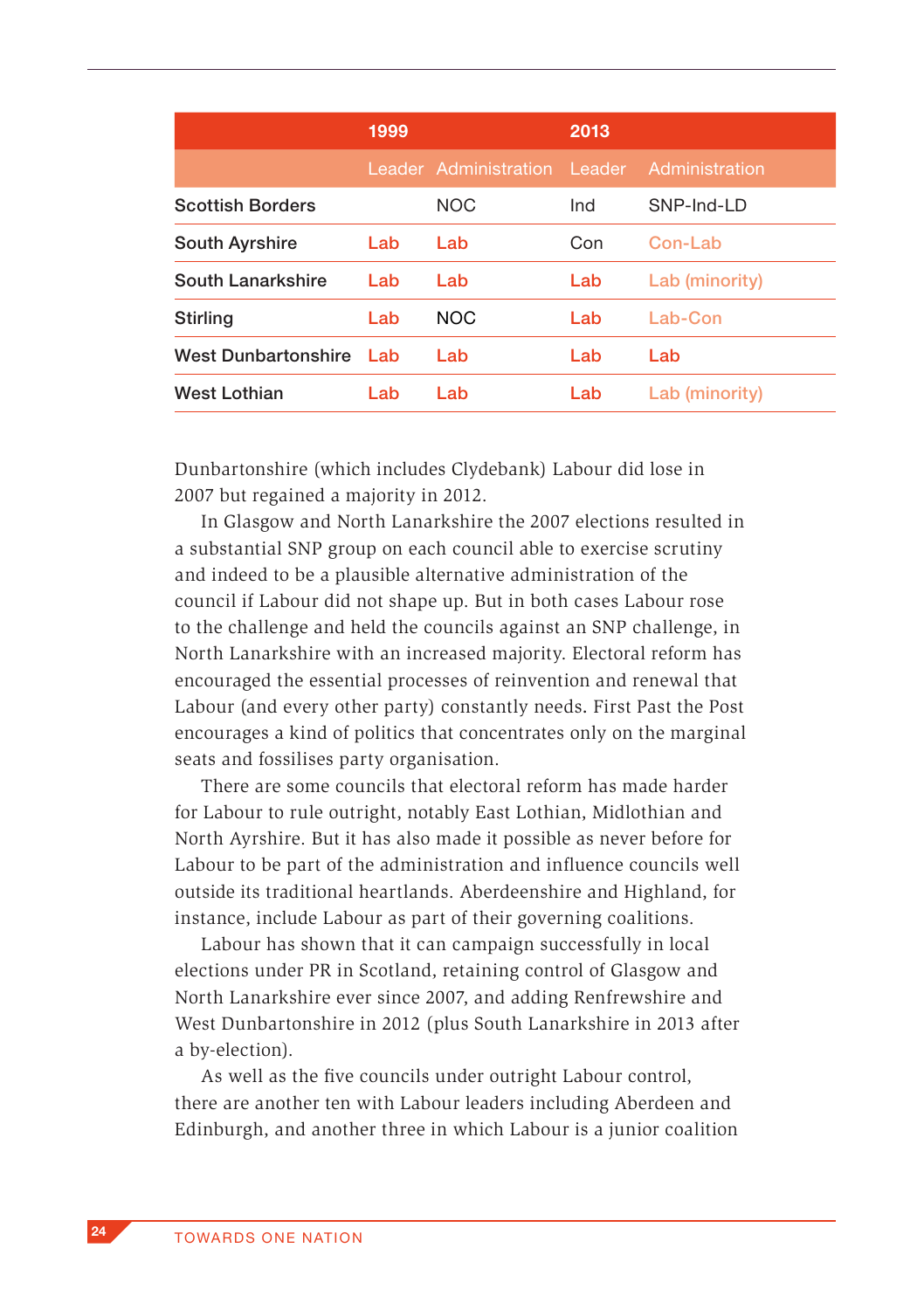partner or supporter of the executive (South Ayrshire, Highland and, astonishingly, Aberdeenshire where the party was unrepresented before 2012). This gives Labour control or a stake in over half the 32 councils of Scotland including three of the four main cities and the most populated councils across the central belt.

#### Exerting influence

The policy agenda in Labour-led councils short of an overall majority reflects Labour policies to a substantial degree. In Edinburgh for instance, the coalition agreement contained Labour's key policy approach of becoming a Co-Operative Council and this was implemented in 2012. In 2013 Edinburgh became, by cross-party agreement, the first Scottish council to come out in favour of a financial transactions ('Robin Hood') tax. The SNP priorities incorporated into the coalition agreement were, to a considerable extent, things that Labour supported, such as an emphasis on carers.

The main issues dividing the SNP from Scottish Labour are those involving independence and the relationship between Scotland and the UK, which are not of direct concern to local authorities. The broadly social democratic priorities of both parties can form the basis for a considerable shared policy agenda at a local government level.

There are only three councils (East Ayrshire, Midlothian, North Ayrshire) where Labour had majority control in 1999 but are, as of 2013, entirely out of power. There are two councils (Aberdeenshire, Highland) where Labour has a share of power in 2013 where it did not in 1999. Although there are fewer Labour councillors than in 1999, Labour's influence in Scottish local government is not much diminished, in contrast to the sharp decline in England which has not yet been fully reversed despite a whole cycle of local government elections (2010–13) in which Labour has made gains.

Not everything in Scottish local government, of course, is perfect. The lack of financial independence is a problem for Scottish local government as well as in England. The SNP in government has displayed some centralising tendencies, for instance in making a council tax freeze a Scotland-wide election pledge. It pioneered the centralised control of finance that the UK coalition government has adopted since 2010. It has also centralised some local functions, notably by establishing a national police force. There are still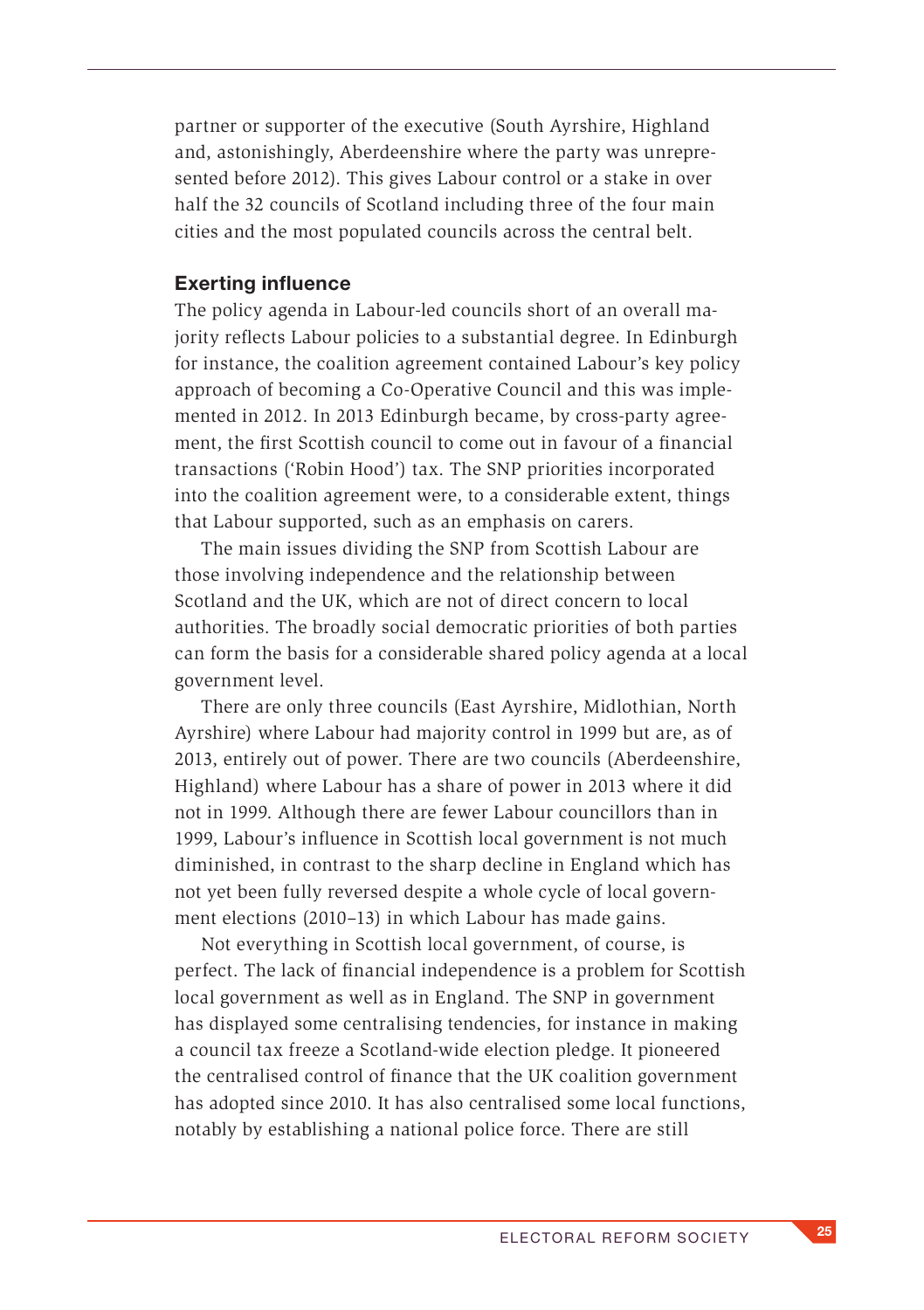arguments in Scotland about reducing the number of councils.

But overall, local government electoral reform has helped Labour avoid some of the bear-traps that come with both 'safe' and 'hopeless' seats. Both categories involve taking the electorate for granted and can then bring the party into disrepute. It is no secret that there have been dubious undercurrents to politics in Glasgow and Lanarkshire over the years, and the overwhelming Labour dominance in these areas under the old electoral system encouraged an attitude of letting sleeping dogs lie. The serious risk, in the run-up to 2012, of Labour losing Glasgow encouraged the party to clean up its act and recruit a new slate of councillors who were more dynamic and effective servants of their communities than the old guard. Glasgow remains under Labour control, and a contrast in terms of good government to places such as Doncaster and Tower Hamlets.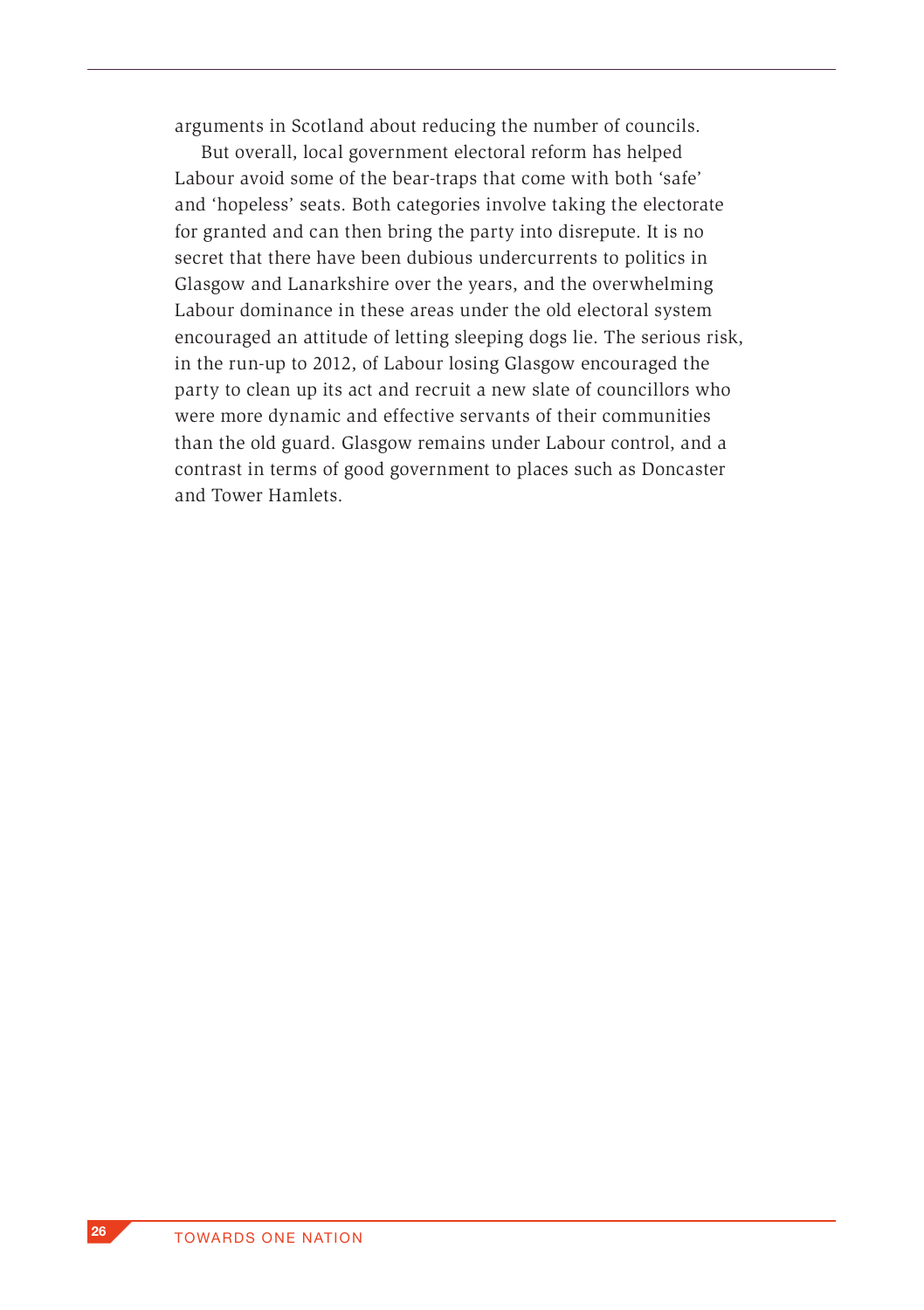### FREQUENTLY ASKED QUESTIONS 4

Many Labour members and supporters will be well aware of the problems with the local electoral system, but have doubts that reform will improve it. This chapter sets out a number of objections that Labour supporters may make to electoral reform in local government, and answers those objections.

#### A: Doesn't proportional representation (PR) make for unstable coalition and minority governments?

There have been unstable coalition and minority governments elected under PR, it is true. However, the same is true of First Past the Post (FPTP) systems as well. Some coalition and minority governments are stable and productive, and some single-party majority governments can be unstable. There is no automatic connection between the electoral system and stable government.

A number of features specific to local government further weaken the argument that PR creates instability:

1. Elected mayors. The 'unstable' argument is completely irrelevant in cases where government at the local level is run by directly elected executive mayors. With a separate mayoralty, two possible outcomes of council elections become all the more undesirable. One is an overwhelming majority for the mayor's party, which makes scrutiny and accountability almost impossible. The other is the mayor's party being reduced to such a small share of councillors that he or she finds it difficult to fill a cabinet and impossible to pass their own budget. Electoral reform would make both of these outcomes unlikely, and therefore contribute to better mayoral government.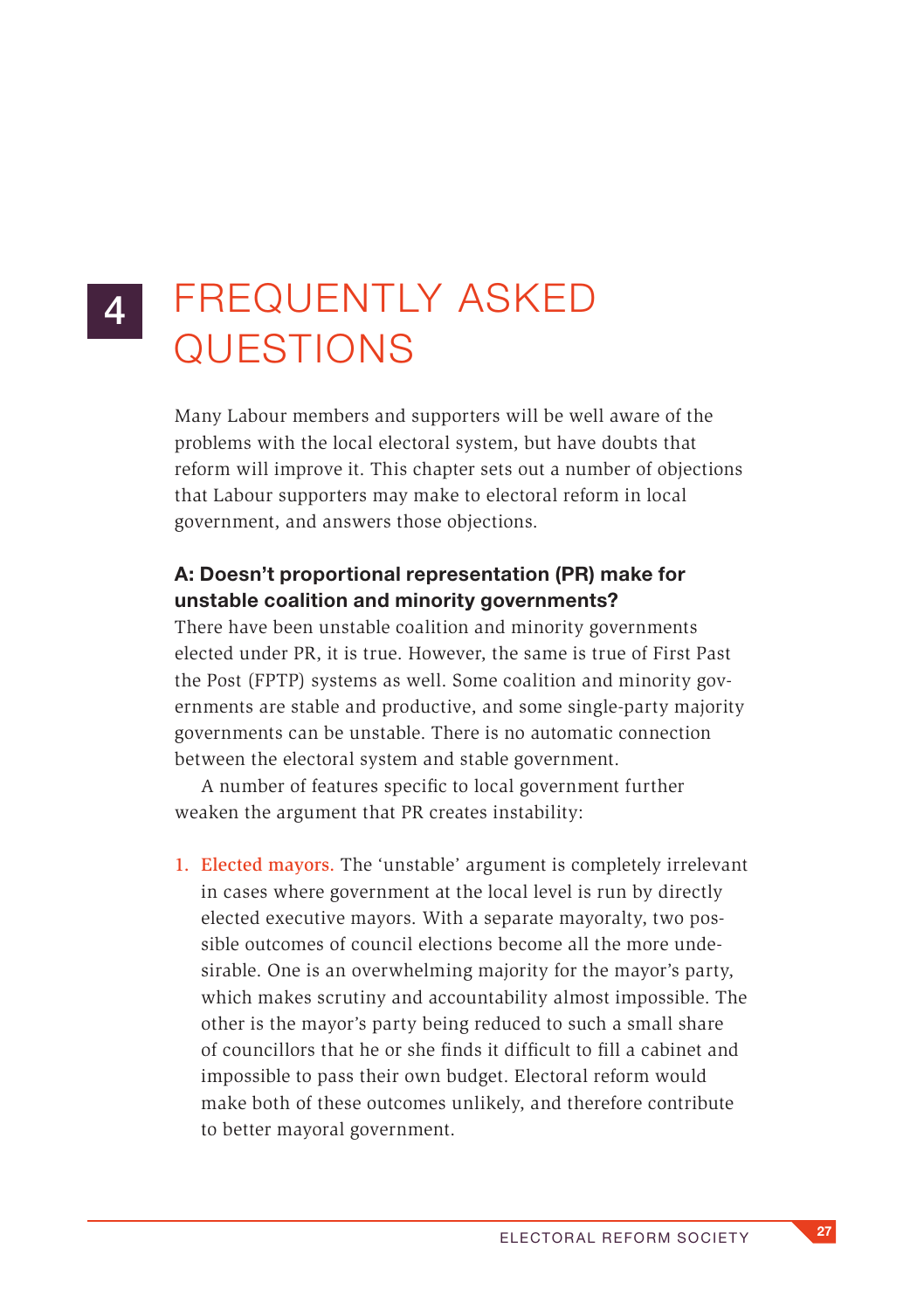- 2. Annual elections. Annual elections mean that the political direction of some councils becomes unstable as it is. Control may shift rapidly from year to year, as it did for example in Welwyn Hatfield council in Hertfordshire where control changed hands between Labour and Conservatives in three successive elections from 1999 to 2002. Some councils become afraid of long-term policymaking because immediate unpopularity is so quickly punished under annual elections. In others, where a party knows it is approaching defeat at the next election, there is a temptation to indulge in 'scorched-earth' budget-setting to damage the incoming administration at the outset – as with the outgoing Lib Dem council in Sheffield in 2011.
- 3. Getting used to hung councils. The drawbacks of councils which have no party with an overall majority are probably most apparent where it is expected to be a temporary state of affairs and parties are jockeying for that little bit of short-term electoral advantage that will put them over the winning line. However, once councillors know that no overall control is going to be the situation for a long time, they tend to settle in and work in a constructive fashion. For example, the metropolitan borough of Sefton was under no overall control, with little prospect of any party winning outright, for 25 years after 1986. At the end of this period, the Audit Commission rated Sefton a consistent four-star performer and assessed its performance as improving year after year. Politically, the long years of no overall control ended in 2012 when Labour won control for the first time ever.
- 4. Majorities are possible under PR. A party that commands a high share of the vote (over 40 per cent), and has a large lead over its nearest rival, will tend to win a majority under many PR systems, including STV. Labour has majority councils in Scotland where support is strong enough to justify it. Majorities under PR will tend to be more responsive and accountable than in 'safe' authorities under FPTP.

B: What about the link between councillor and constituent? In most local authorities in England and Wales, one ward will have several members already. In the case of councils that elect by thirds or halves, this is so that each ward will have an election every time there are partial elections.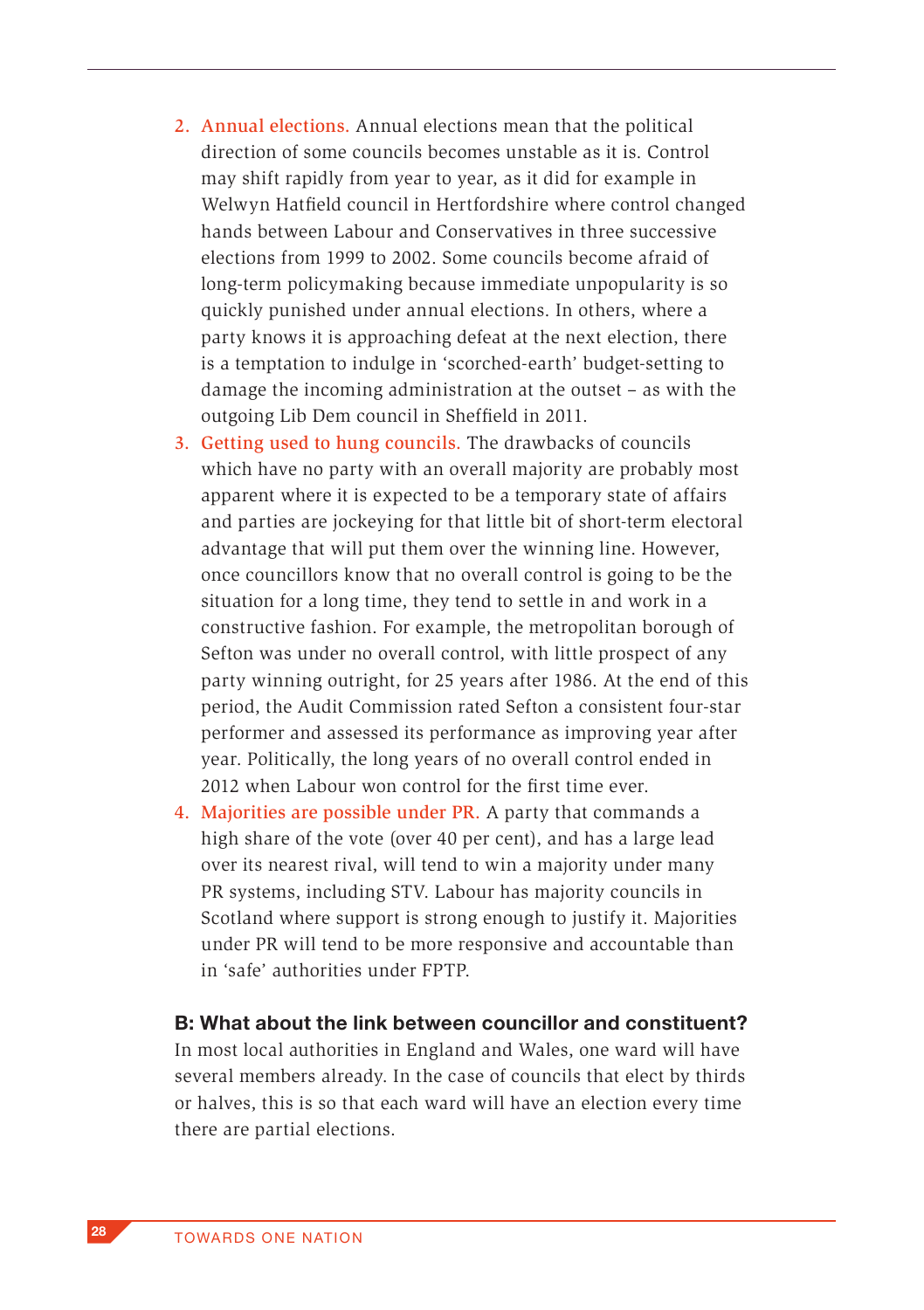However, even among councils with elections by thirds there are sometimes confusing anomalies – some wards in councils such as Reading, Hull and Plymouth have fewer than three councillors and therefore an irregular electoral cycle in which some parts of the local authority have elections but not others. Bristol has its own peculiar electoral cycle of two-member wards and elections by thirds.

In councils that elect all-out every four years, multi-member wards involve electors casting several votes to elect several councillors – this is the normal pattern in London boroughs, most shire districts and some unitary councils. Nearly everyone has multi-member representation already.

In this respect, transition to a new system would be easier than it was in Scotland where there was only one councillor per ward before 2007. The main difference people would notice is that the result would bear more relation to how they voted, and that good candidates of each party would have a bigger advantage over less diligent colleagues. It would mean an end to situations where a party dominates a ward's representation despite a low share of the vote. In Hounslow South ward in the London Borough of Hounslow, for instance, the Conservatives won all three seats in 2010 with 33 per cent of the vote. Under a more representative electoral system, 33 per cent of the vote would mean roughly 33 per cent of councillors – i.e. just one out of the three seats.

#### C: Doesn't PR just help the Liberal Democrats (and penalise Labour)?

It is a common misperception that proportional representation is simply a Trojan horse designed to empower Liberal Democrats, or that electoral reform has an in-built bias towards them. In reality, a party's electoral success under PR relies not on what party it is but on how effective it is at reaching out to a wide cross-section of society across a broad geographical spread. As these are precisely the attributes which the Labour party is seeking to demonstrate in its drive towards One Nation politics and party renewal, it should not be assumed that the Lib Dems are the only party capable of this strategy.

In addition, the evidence suggests that the Liberal Democrats in fact perform noticeably worse under PR conditions than under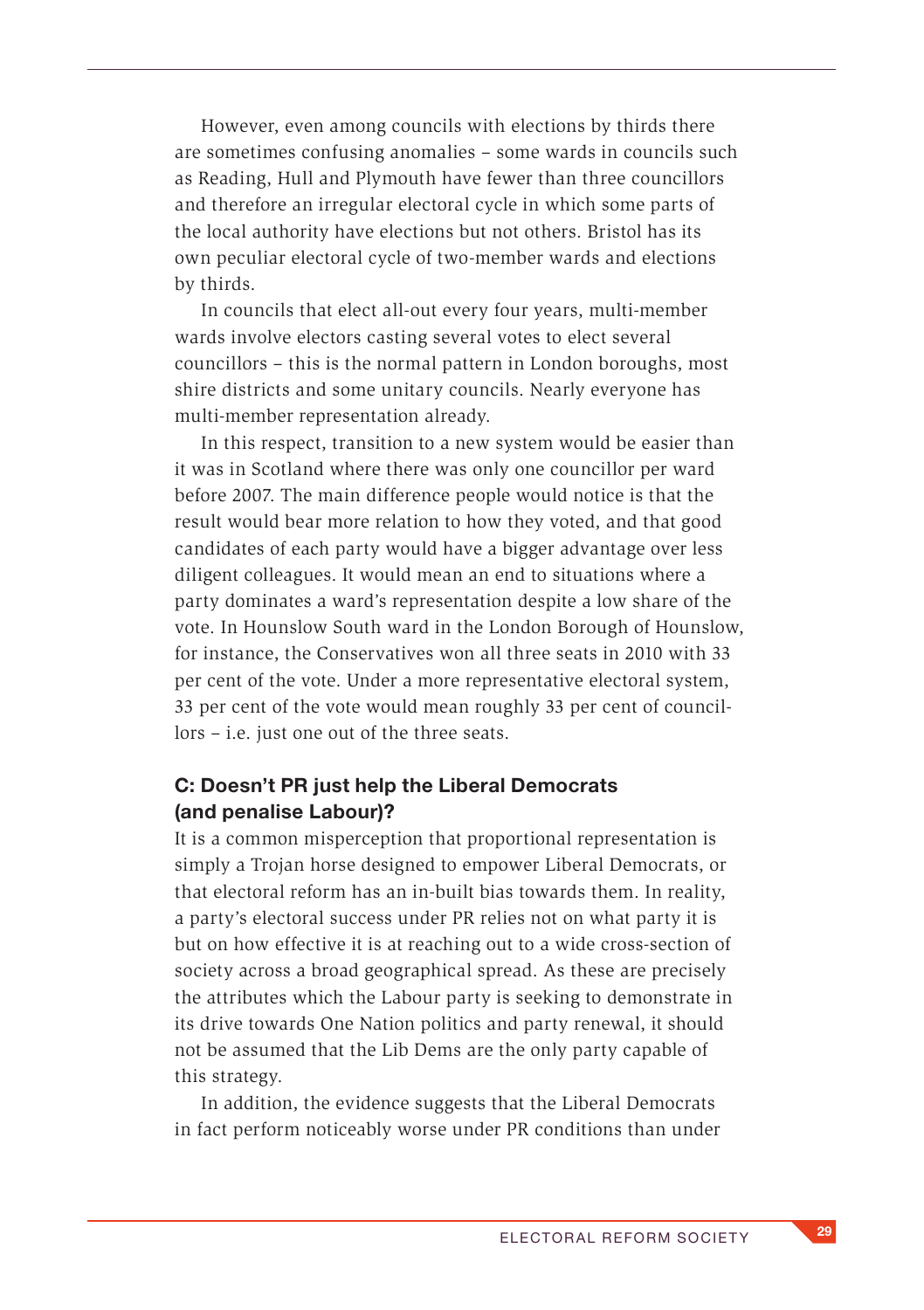FPTP. Elections to the Scottish Parliament, the Welsh Assembly and the London Assembly involve both a PR element (the 'party lists') and an FPTP element. In every single election to these three bodies since their creation in the late 1990s, the Liberal Democrats have received a lower share of the vote in the PR element than in the FPTP element. The difference in performance ranges between 1% and 5%, but the pattern is entirely consistent (see Figure 3).

#### FIGURE 3: DIFFERENCE IN LIB DEM VOTE BETWEEN LIST AND CONSTITUENCY ELEMENTS (%)



There are a couple of aspects of PR systems which tend to work against the interests of the Liberal Democrats. Firstly, PR reduces or eliminates instances of 'tactical voting'. Under FPTP, a common Liberal Democrat campaigning technique is to encourage supporters of whichever rival party is considered unable to win in a particular ward to vote Lib Dem tactically. This 'squeeze messaging' technique, which has proved extremely successful for the Liberal Democrats, would be rendered almost redundant by PR.

Secondly, it is incorrect to argue that even if the Lib Dems do poorly in votes, they will still be the pivotal party and a factor in any coalition under non-FPTP electoral systems. The outcome of the 2012 local government elections in Scotland shows that the Lib Dems are not always left holding the whip hand when it comes to forming council administrations. In that election, the Lib Dems lost more than half its seats. After the 2007 elections they had three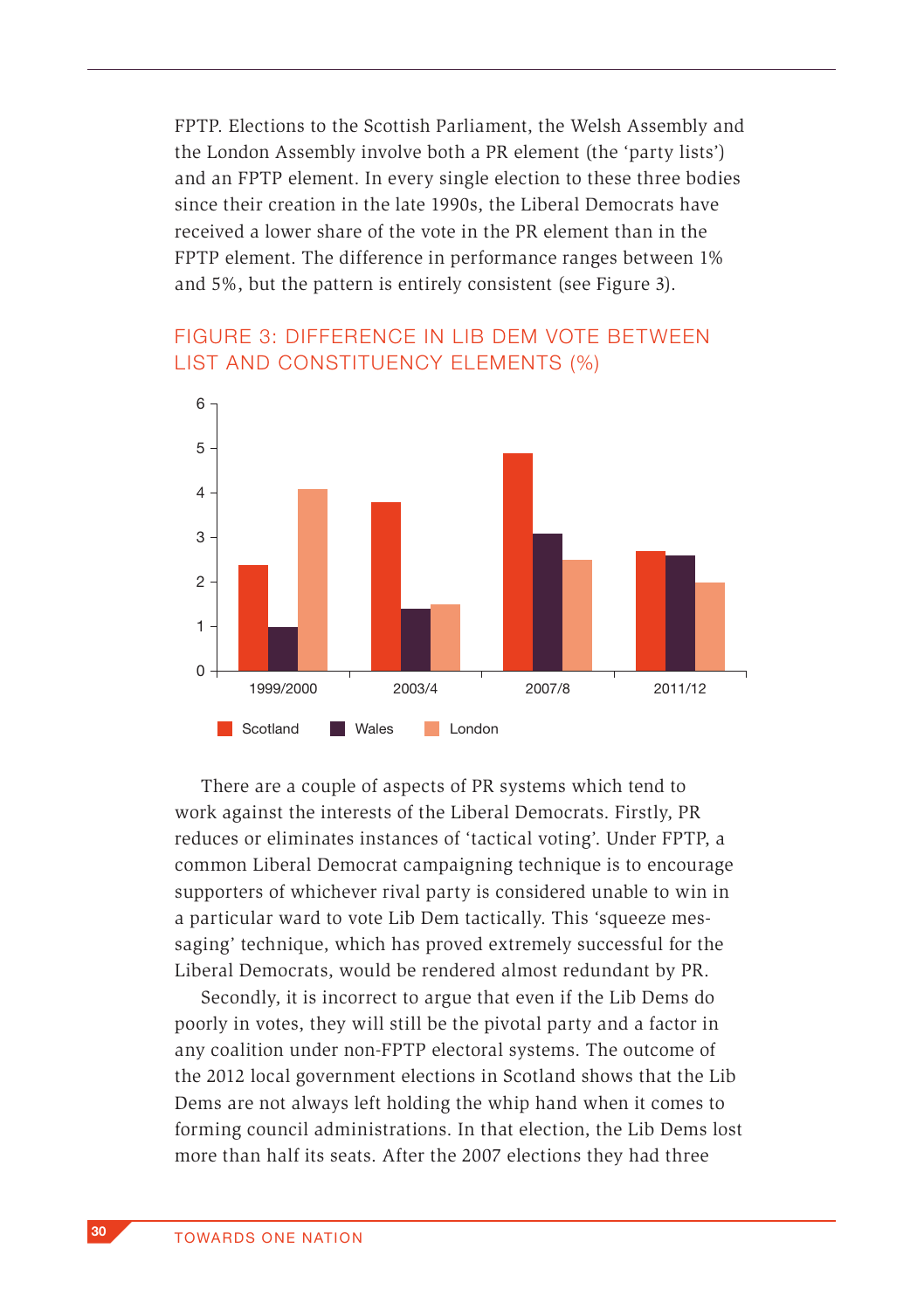council leaders and took part in another ten administrations as junior partner. After their election losses in 2012, they had no council leaders and were part of the administration in just four council areas. The Lib Dems simply do not exercise power out of proportion to their level of support in local government in Scotland.

#### D: Won't it confuse people?

STV is not a complicated electoral system for the voter. It is no more complicated than deciding, if you really fancy an Indian meal but the restaurant is shut when you get there, whether you would choose the Chinese or the Italian on the same street. If a voter feels strongly that only one candidate is good enough, they are free to vote for that person and not give any other preferences.

When STV was introduced in Scotland in 2007, in circumstances that could have maximised confusion, the spoilage rate was much less than for the Scottish Parliament election. The official inquiry into the problems with the 2007 election, the Gould Report, concluded that:

*"There is very little evidence to support the argument that the simultaneous local government election using STV contributed substantially to the higher rejection rates in the Scottish parliamentary election… There is very strong evidence to suggest that the combined Scottish parliamentary ballot sheet was the main cause of this problem."* <sup>10</sup>

The benefits of the new electoral system (particularly the fact that every ward was contested) meant more voters had a say, and many more saw their votes translate into elected councillors.

In FPTP elections currently, just over half the votes are cast for candidates who do not win. In the general elections of 2005 and 2010, for example, 52% and 53% of people who voted did not see their vote help elect an MP. This proportion will tend to rise the more parties get significant amounts of support, so it has risen over recent years. It reached 60%, for example, in the Essex county council elections in 2013. While there must be winners and losers of elections, for the system to give 60% of people nothing for their trouble when they go and vote is verging on ridiculous.

<sup>10</sup> *Scottish Elections 2007 The independent review of the Scottish Parliamentary and local government elections of 3 May 2007.* Edinburgh: Electoral Commission, 2007.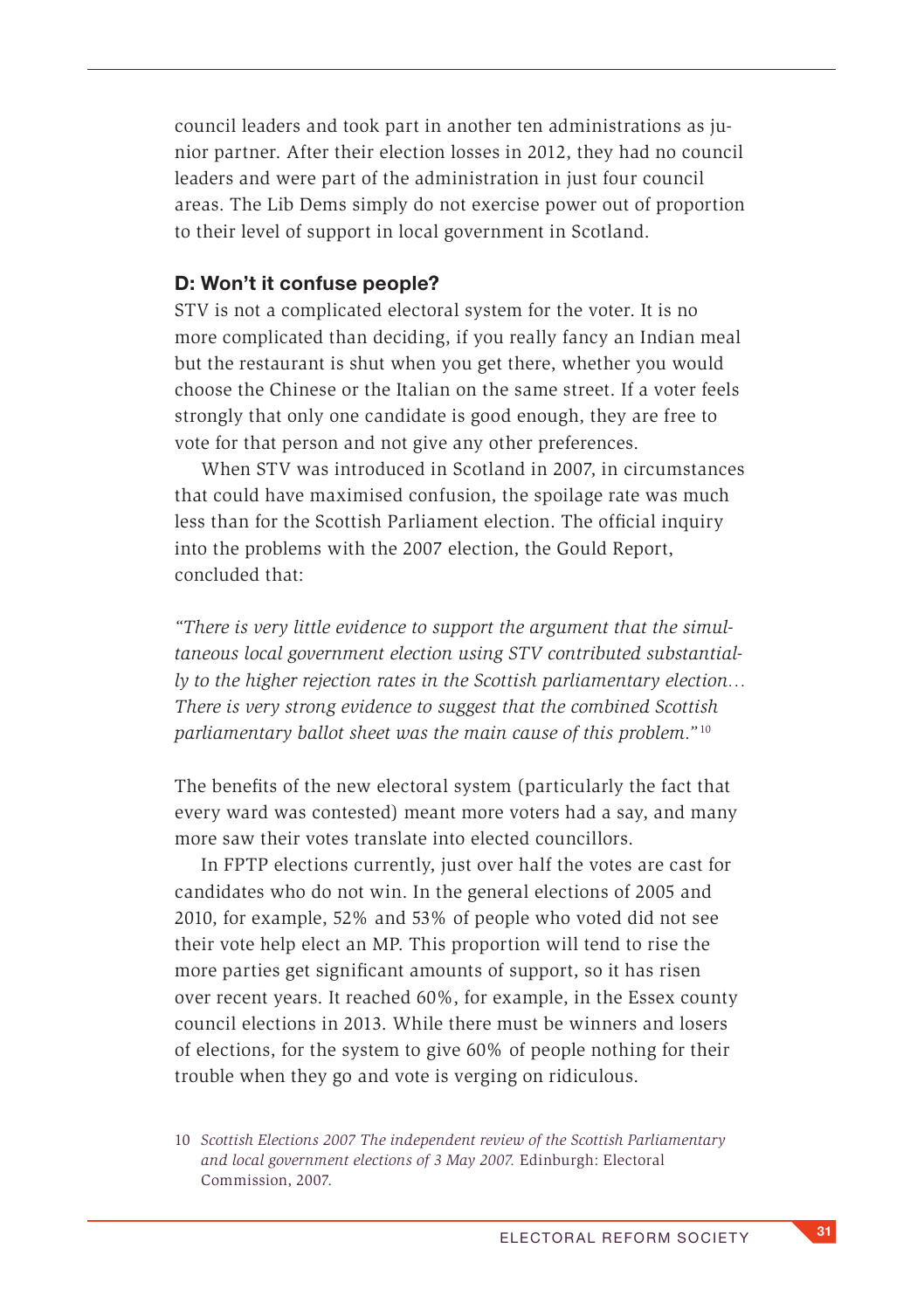Local elections in Scotland are very different. In 2007 74% of voters saw their first-choice candidate elected, and in 2012 that proportion rose to 77%.11 Once lower preferences are taken into account, the number of people who saw a candidate they supported get elected rises to about 90%. Voting in a Scottish local government election means that you are almost certain of affecting who gets elected on the council. In English councils, that is not true.

#### E: How will Labour campaign under a new system?

As membership declines, so do the number of activists, although there are some campaigning constituency parties which beat the averages. A more responsive and democratic system is more demanding for a party, particularly in formerly 'safe' or 'hopeless' seats, where the need to listen to the electorate and work the area may be a strain. It is not unreasonable to worry about party capacity.

However, changing the system will produce huge opportunities to develop the party in weaker areas and prevent it decaying in 'safe' areas. It will be worthwhile for active, campaigning Labour candidates to do the work wherever they are, from Surrey to South Yorkshire, because that work will be meaningful and rewarded. It will make campaigning less futile, and therefore more attractive to more people.

Fairer local elections will also have a considerable effect on the culture of constituency Labour parties. A more campaigning, outward-looking mentality will make party activity more attractive. The party may not like to admit it, but there is a strong element of truth in the stereotypes of:

- The 'safe' CLP which spends all its time in the comfort zone of intricate discussions about committee allocations on the council, internal procedural wrangling, jargon and personal feuding
- $\blacksquare$  The CLP in a 'hopeless' seat which has interesting theoretical discussions but a zero contact rate and no councillors

Electoral reform will not solve all the cultural problems with local parties. But it would work in the same direction as the party's attempts to modernise, such as Refounding Labour and the drive towards community organising spearheaded by Arnie Graf.

The current local electoral system works against these efforts to change the party so that it is suitable for the times we live in.

11 Curtice, J. *2012 Scottish Local Government Elections.* Edinburgh: ERS.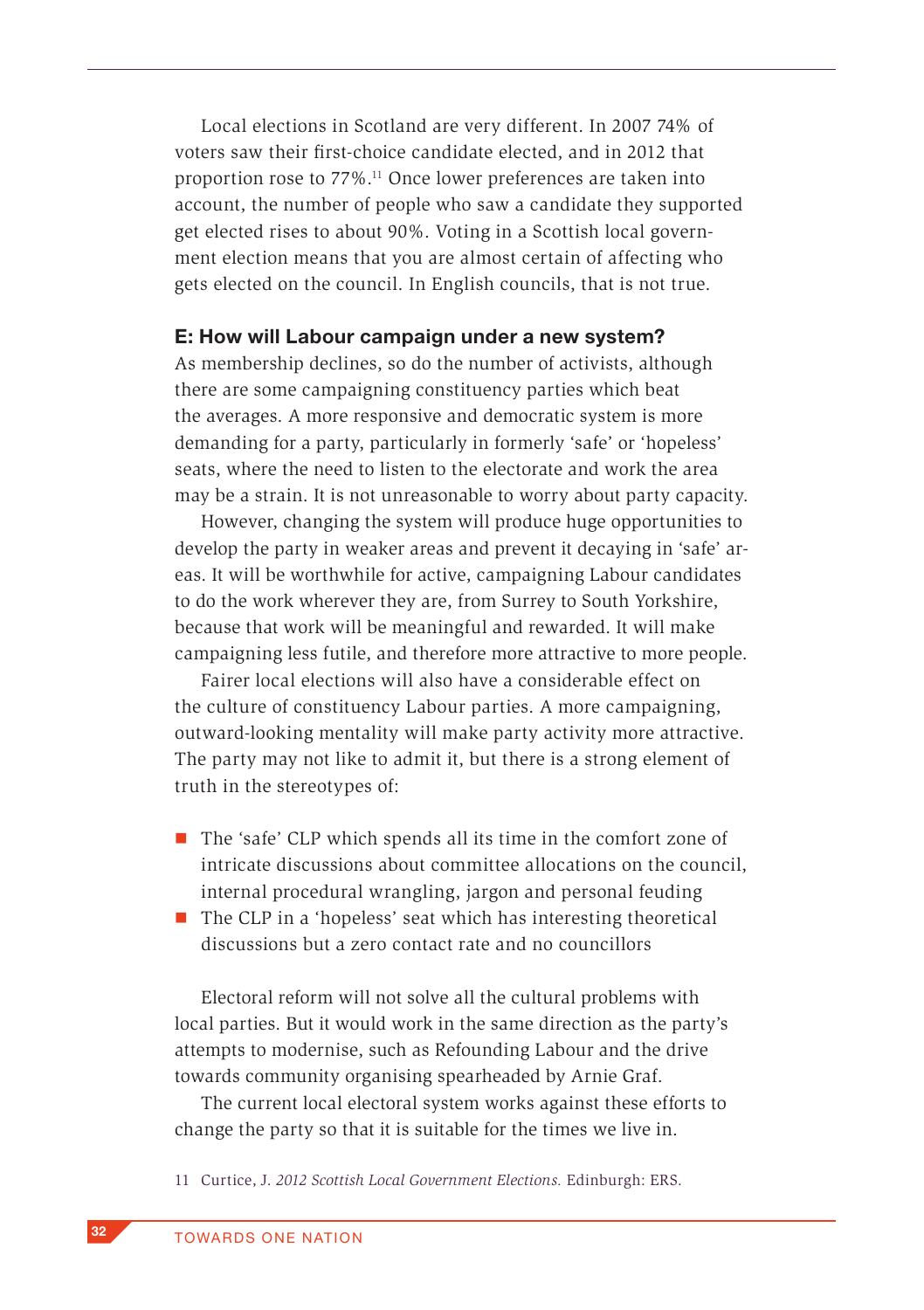#### F: Is electoral reform good for women?

Women are under-represented in all elected offices in Britain, and local government is no exception. In the 2011 local elections 30.4% of candidates were women, which is better than the House of Commons (22%) although not as good as in the Scottish Parliament and Welsh Assembly (34% and 42% respectively).

In making the argument for electoral reform, one has to be realistic. The evidence from Scotland does not suggest that electoral reform is a 'silver bullet' that transforms the gender balance of an institution. The initial reform in 2007 left the proportion of women Scottish councillors more or less what it was in 2003 (22%), although the proportion rose a bit to  $24.3\%$  in 2012.<sup>12</sup>

A large part of the problem is that the parties in Scotland are not putting up enough women candidates. In the 2012 Scottish local elections the proportion of women candidates fielded crept forward from 22.5% to 23.6%, compared to 31.1% of candidates in the English local elections of 2011 being women. There are complex issues of party culture and practice that need to be addressed before major progress can be made on women's representation in local government, particularly in Scotland.

As with the general issue of changing local government for the better, electoral reform is not a panacea for the under-representation of women, but it can be part of a package of solutions.

What one can say is that electoral reform will not harm women's representation. Countries and institutions with PR tend to have significantly higher proportions of women elected, particularly if parties of the left (which tend to take action on gender equality most seriously) do well. Multi-member representation encourages parties to select a balanced slate of candidates, and makes it easier for political parties to enforce gender balance rules. If a party is selecting two candidates at a time for a seat, it can specify that at least one should be a woman. Part of the problem in Scotland has been that the seats are relatively small (with three to four members) and that in many cases a party will only run one candidate.

#### G: Does electoral reform improve diversity?

As with women's representation, whether electoral reform improves the diversity of the candidates elected will depend on the actions

<sup>12</sup> Scottish Parliament SPICE Briefing 12/38 *Local Government Elections 2012, p13.*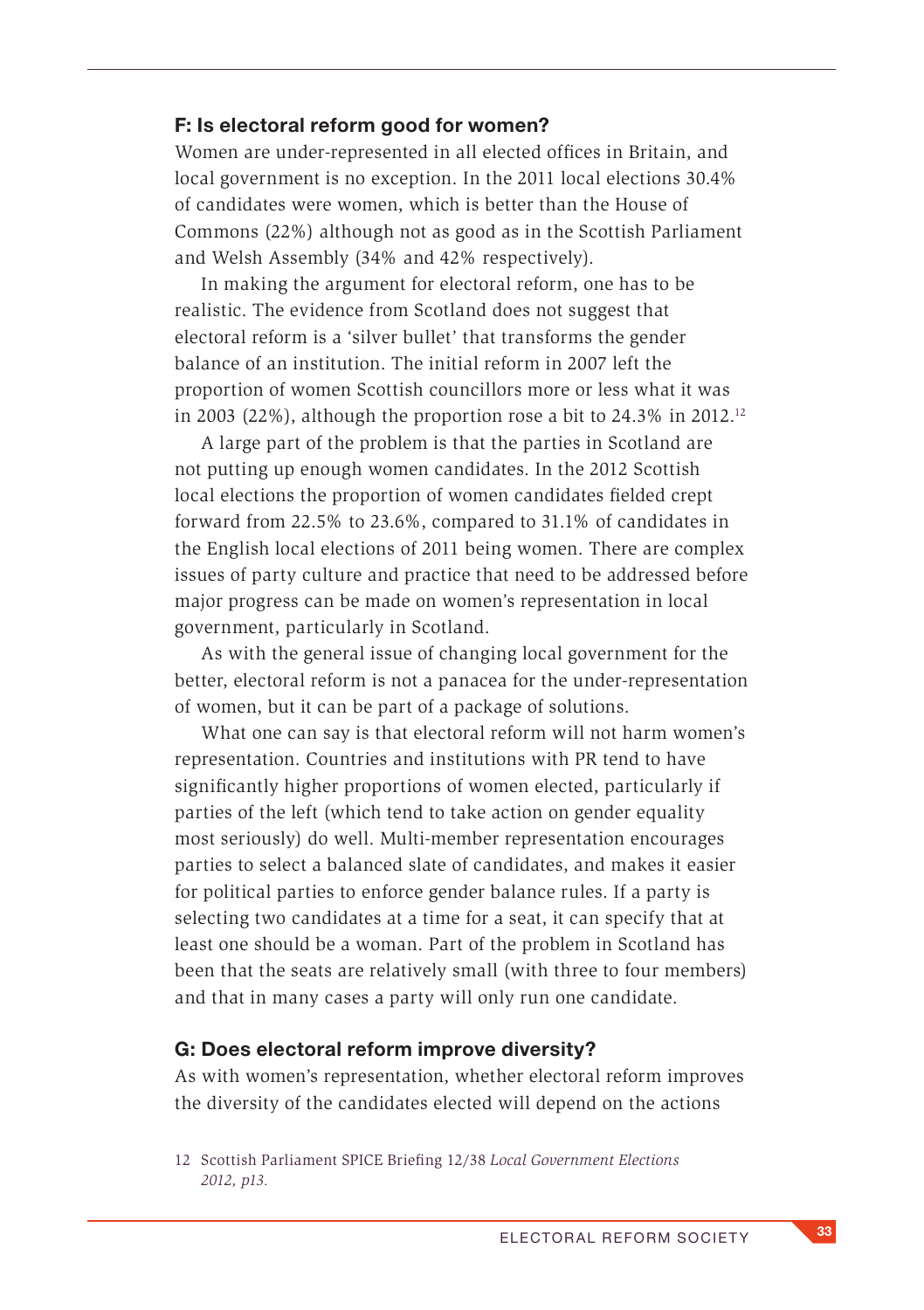that parties take. While progress is not inevitable, it can make it easier for parties which are trying to do better.

However, in local politics there is a particular reason why electoral reform may improve diversity. Under FPTP, the priority in a ward is to address the concerns of, and nominate candidates from, the largest local community. After all, given the electoral system, it makes sense to concentrate on the majority community. An example of this is in Bradford. The city council has 30 wards, but in only two of them is the delegation mixed between white and Asian councillors. The parties tend to nominate white candidates for 'white wards' and Asian candidates for 'Asian wards', despite the fact that no ward in Bradford is exclusively one or the other. The electoral system therefore polarises communities, rather than representing the diversity that exists among the population. It also tends to favour a power-broking style of local politics that has proved unhealthy.13 A fairer electoral system would mean that more minority communities would have electoral leverage.

13 Baston, L. *The Bradford Earthquake (2013). Liverpool: Democratic Audit.*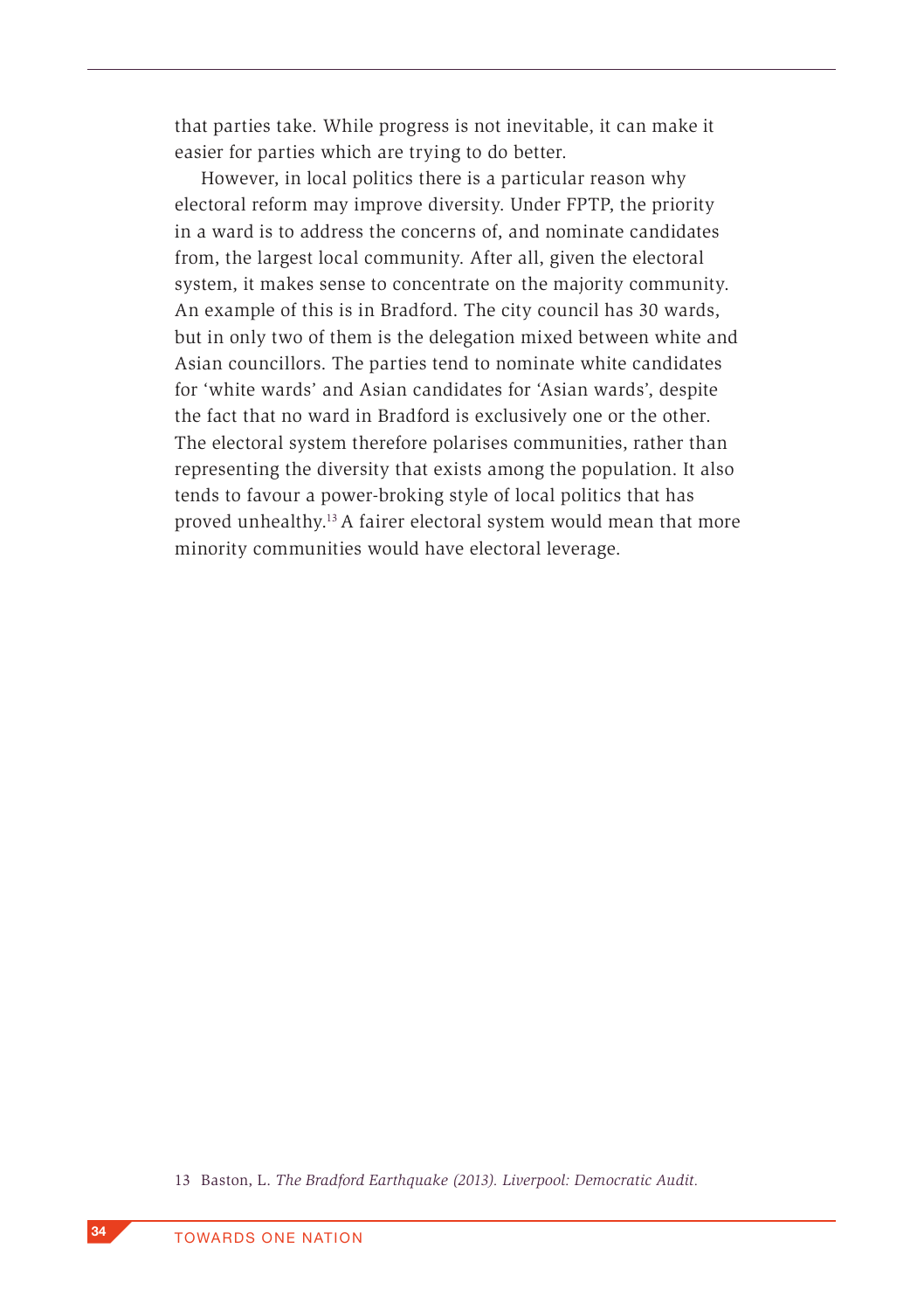## 5 A ONE NATION DEMOCRACY

Councils are – or should be – democratic bodies, first and foremost. Yet nearly everyone concedes that the local electoral system is not working, in terms of turnout, representativeness (political or social), accountability or effective scrutiny. The system can create councils that become complacent, decrepit, even corrupt fiefdoms for one party or another. It can polarise, rather than unite communities at local and national level.

We have seen how the current system hinders Labour's aspirations for One Nation politics by creating electoral deserts in some areas and absurdly excessive majorities in others. We have also seen how well the Scottish Labour party has coped with PR in local government. It is clear that PR has done less damage to Labour's control of, and representation on, councils than the alternatives, and we are starting to see the positive benefits. Labour majority councils such as Glasgow have sharpened up and can govern confident of their electoral mandate. Labour-led councils such as Edinburgh can deliver Labour policies. Labour has advanced into areas that have up until now been 'no go', like Aberdeenshire and the affluent suburbs of Newton Mearns. The Liberal Democrats have been punished even more harshly in Scottish local PR elections than they have in English FPTP council elections.

There are a couple of fall-back options which are short of a full change to STV for all local elections. It has been suggested (for instance by the Roberts Commission $14$ ) that councils might be given the option of choosing different electoral systems. The drawback here is that the councils which choose to reform the electoral system will probably be the ones that need it least – places that

<sup>14</sup> http://webarchive.nationalarchives.gov.uk/+/http:/www.communities.gov. uk/councillorscommission/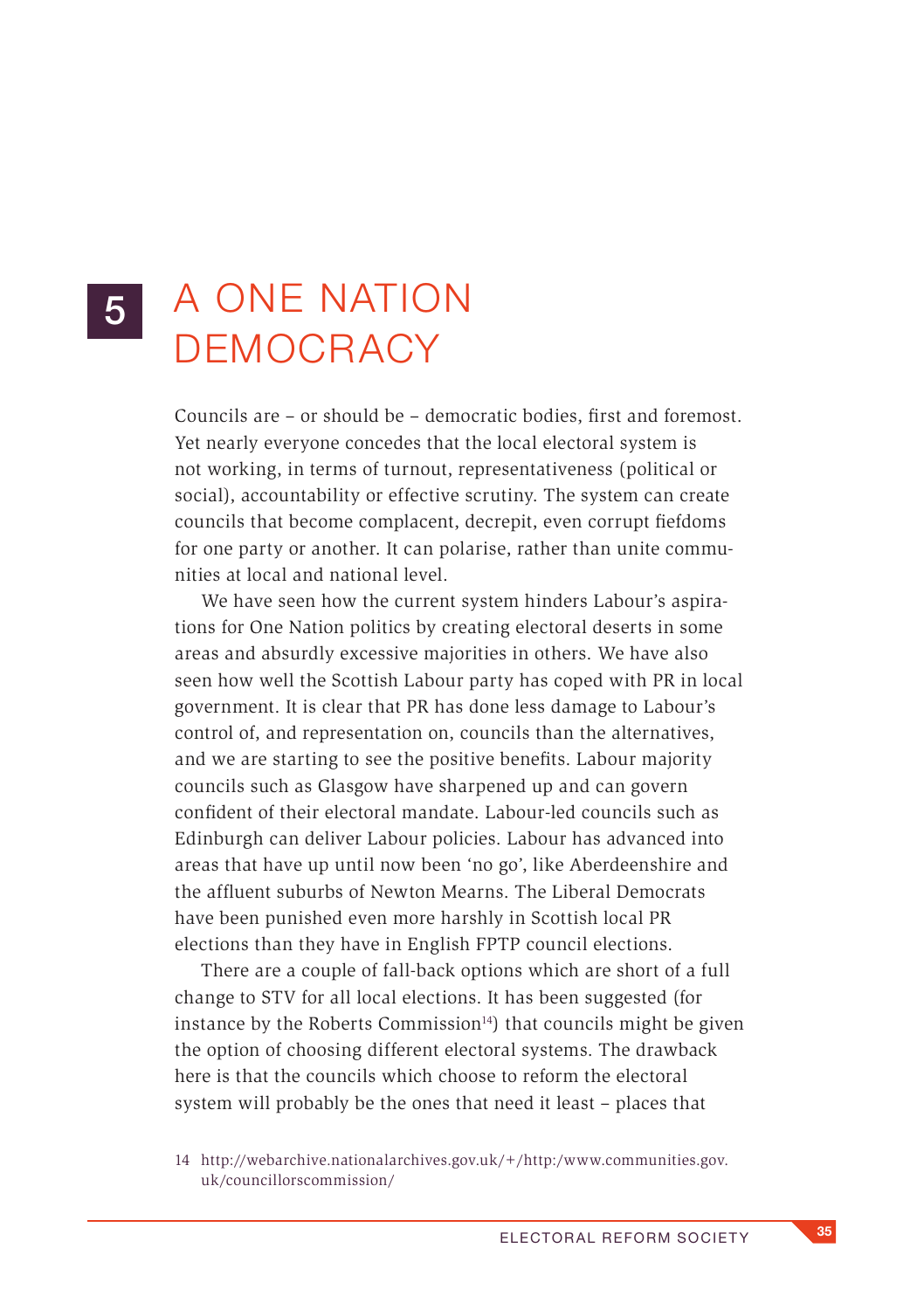have some political diversity and are willing to innovate. Another possibility would be to introduce it for councils with directly elected mayors (using the Greater London Assembly as a model) – after all, 'strong government' (the traditional argument for FPTP) is completely irrelevant to council elections in such places where the mayor runs the executive. A bit of political pluralism helps scrutiny work a lot better. But, as the Scottish example shows, stable and progressive local leadership is perfectly consistent with executives formed from councils elected by PR.

A fairer electoral system is not only better for voters and better for local government, it is better for Labour. This reform should be part of Labour's agenda for revitalising local government, renewing the party so it reaches out to a wider cross-section of society and brings power closer to the people.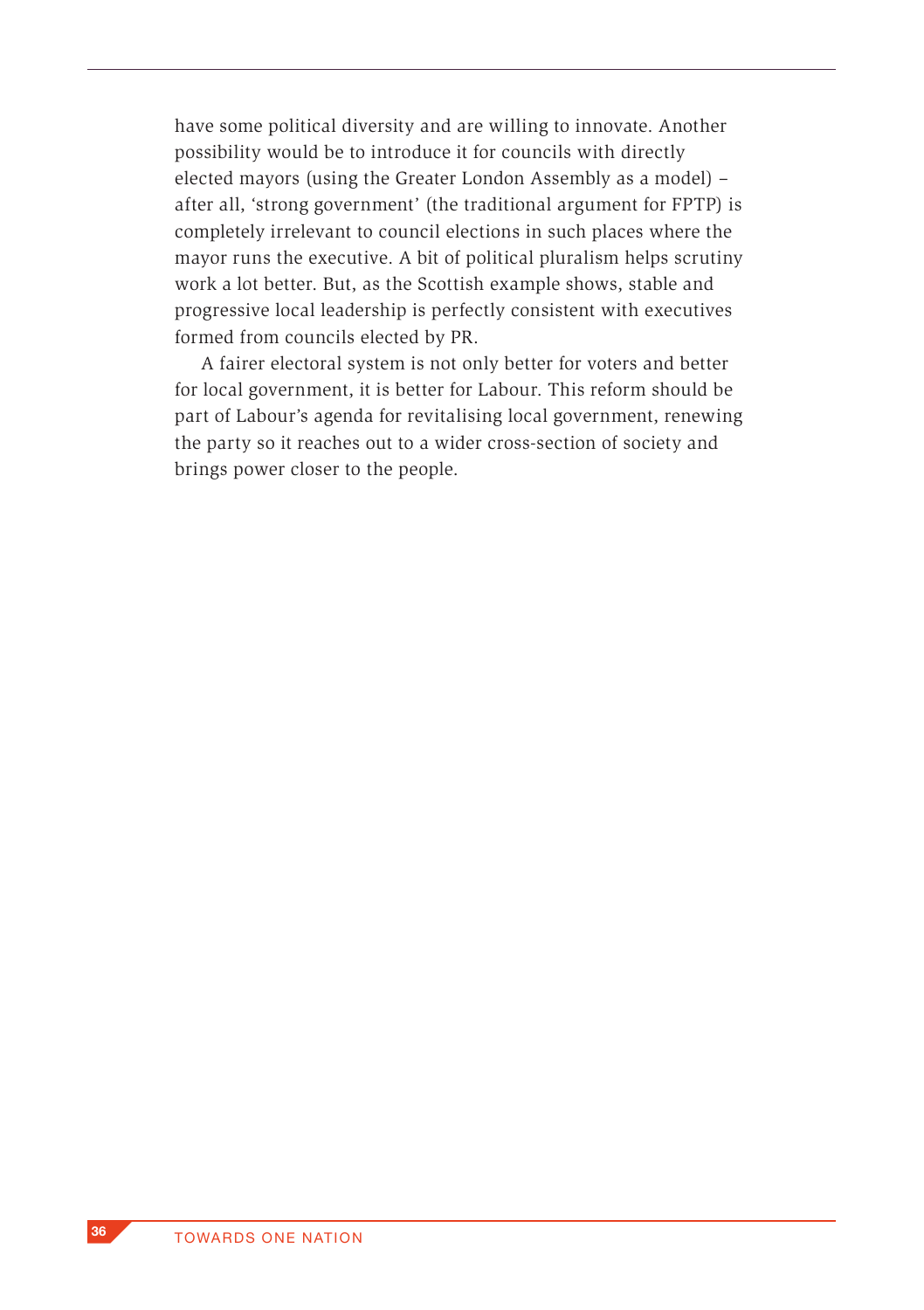